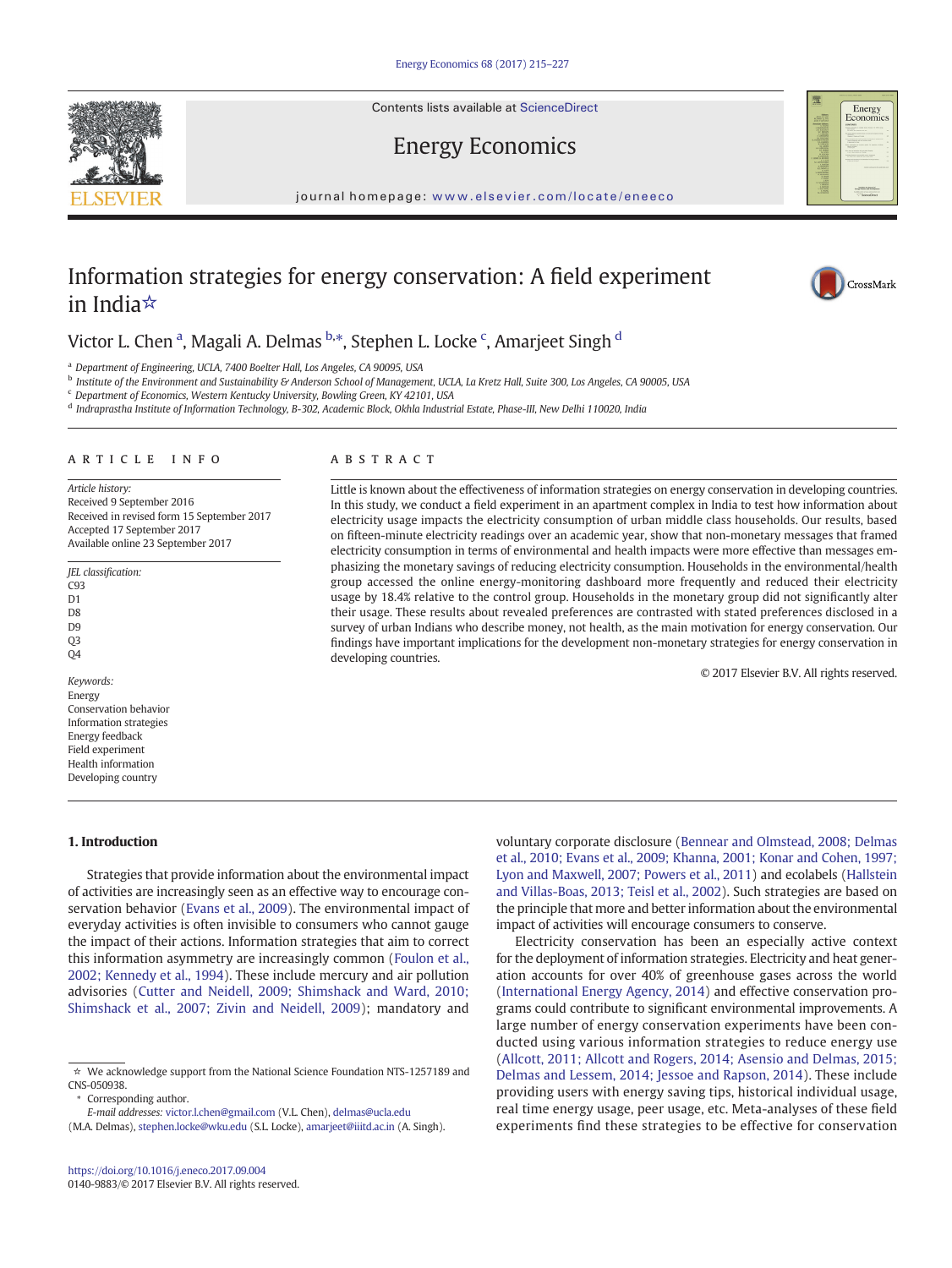[\(Delmas et al., 2013\)](#page-11-0), although effectiveness varies with the type of message provided.

However, until very recently ([McRae, 2015; Pellerano et al. 2015](#page-11-0)), there have been no field experiments in developing countries that focus on information strategies for energy conservation behavior. Indeed, a recent meta-analysis based on 156 field trials published in peer-reviewed journals from 1975 to 2012 found that 100% of the studies were conducted in developed countries, mostly Europe and the United States [\(Delmas](#page-11-0) [et al., 2013\)](#page-11-0). Developing countries differ in many characteristics from developed countries, including income and education levels, and information technology infrastructure, and it is unclear how energy information strategies would perform in such contexts. For example, conducting field experiments in developing countries could allow researchers to provide meaningful monetary gains and losses with the same amount that would be considered trivial in developed countries ([Harrison and List,](#page-11-0) [2004; Kachelmeier and Shehata, 1992; Slonim and Roth, 1998\)](#page-11-0).<sup>1</sup> At the same time, the demographic stratification of developing countries is changing rapidly, with an increase share of middle classes with higher income levels. For example, the middle class population of India is estimated at 267 million individuals and to double to 547 million individuals by  $2026<sup>2</sup>$  We still know little about the attitudes of these middle class households towards energy conservation and how to best engage them in conservation behavior [\(Mawdsley, 2004\)](#page-11-0). Some have described middle classes as particularly responsive to environmental issues because they have inherited a culture of conservation due to scarcity of resources [\(Vyas, 2012\)](#page-12-0). Others have suggested that middle class exhibit a lack of concern about the public good because they are swept into the global frenzy of consumption [\(Gidwani and Reddy, 2011\)](#page-11-0). So it is unclear how middle class households in developing countries will engage with information about energy conservation and act on it.

Since the majority of the growth in energy demand over the next few decades will come from the developing world [\(Wolfram et al.,](#page-12-0) [2012](#page-12-0)), and because of the rapid growth of middle class households, identifying cost-effective strategies for promoting energy conservation behavior for the middle class in these countries could have a profound impact on greenhouse gas emissions.

In this study, we contribute to the energy conservation behavior literature by conducting a field experiment on electricity conservation behavior in urban India. In recent years, India has emerged as one of the fastest growing economies of the world, entailing an equally rapid increase in energy consumption [\(Balachandra et al., 2010\)](#page-11-0). The estimated electricity consumption in India was of 882,592 GWh in 2013, showing an annual growth rate of 9% since 2006 [\(Government](#page-11-0) [of India, 2015\)](#page-11-0). India's consumption of energy is now the fourth largest in the world, behind China, the U.S and Russia ([IEA, 2012](#page-11-0)). Although the Indian economy is gradually becoming more energy efficient, India is still among the least energy efficient countries in the world [\(Balachandra et al., 2010](#page-11-0)).

Most importantly, electricity generation is a major source of air pollution in India [\(Guttikunda et al., 2013\)](#page-11-0), since 66% of the electricity generation is derived from coal power plants [\(Guttikunda and Jawahar,](#page-11-0)  $2014$ ).<sup>3</sup> The pollution from these plants resulted in an estimated 80,000–115,000 premature deaths and  $>$ 20 million asthma cases from exposure to total particulate matter (PM) 2.5 pollution [\(Guttikunda](#page-11-0) [and Jawahar, 2014\)](#page-11-0). Because of the significant health impact of electricity generation in India, we decided to conduct a randomized field experiment to test how motivations on the health impact of energy use motivate consumers to conserve electricity as compared to more conventional monetary motivations to conserve.

Buildings in India account for  $>30\%$  (264,778 GWh) of overall energy consumption and residential building are responsible for 93% (246,243 GWh) of building energy consumption [\(Batra et al., 2013;](#page-11-0) [CEA, 2012](#page-11-0)). Indian residential energy use is expected to increase by around 65–75% in 2050 compared to 2005 ([Van Ruijven et al., 2011](#page-12-0)). The urban population constitutes about a third of the total population and a major share of the residential energy consumption [\(Chaturvedi](#page-11-0) [et al., 2014\)](#page-11-0). Studying middle class urban households is particularly important because research shows that the impact of urbanization on emissions is more pronounced in the middle-income group than in the other income groups ([Poumanyvong and Kaneko, 2010\)](#page-11-0). We therefore focus our research on identifying the most effective information strategies for energy conservation behavior in the residential sector for urban middle class households.

We replicated the methodology used in a randomized field experiment conducted in the U.S. by [Asensio and Delmas \(2015, 2016\)](#page-11-0). We provided real-time, smart metering energy feedback to 19 Indian households over an academic year, to test the effectiveness of two different messaging strategies based either on the environmental and health impacts of electricity consumption, or on the monetary savings of reducing electricity consumption. While our sample size was relatively small, our advanced energy metering system enabled us to collect high frequency data with the statistical power necessary to detect changes in energy consumption behaviors. This aspect of our energy metering system is remarkable as low technology electricity infrastructure as often been the main barrier to conduct energy information experiments in developing countries. Indeed, in India, electrification rates are low, and the electricity grid frequently fails to provide a reliable supply of power when people need it [\(Urpelainen, 2014\)](#page-12-0).

Furthermore, our system allowed us to identify participants' level of engagement with the treatment messages. Namely how many times participants actually read the messages we sent them and how many times they visited their personalized electricity usage dashboard. This feature allows us to assess the effect of the actual treatment, specifically when people access their energy feedback information, rather than just measuring the effect of the intent to treat, that is to say sending the email or making the information available on the dashboard. This contrasts with previous energy conservation messaging strategies that relied mostly on "intent to treat" study designs [\(Schultz et al., 2007; Allcott, 2011\)](#page-12-0). This method also allows us to measure the link between engagement with the information and conservation behavior.

Our results show that non-monetary messages that framed electricity consumption in terms of environmental and health impacts were more effective than monetary messages that framed electricity consumption in terms of financial savings. Households in the environmental/health treatment group were more engaged with their electricity feedback, and reduced their electricity usage by 18.4% relative to the control group, while households in the monetary group did not make significant changes in their usage throughout the 12 weeks of the experiment relative to the control group. These revealed preferences provide stark contrast to the stated preferences disclosed in a survey of 1820 residents of urban India, in which survey participants identified monetary savings, not health protection, as their main motivation for energy conservation.

Our findings illustrate the advantage of field experimental techniques to reveal conservation behavior and the potential for nonmonetary information strategies for encouraging energy conservation behavior in developing countries.

### 2. Motivations for energy conservation

The failure to engage in energy efficiency has been characterized as a market failure associated with imperfect information: individuals lack the relevant information or knowledge to engage in energy saving

 $1$  See Dufl[o \(2005\)](#page-11-0) and [Banerjee and Du](#page-11-0)flo (2009) for a review of field experiments in development economics.

<sup>&</sup>lt;sup>2</sup> National Council of Applied Economic Research (NCAER) [https://www.cgdev.org/doc/](https://www.cgdev.org/doc/2013_MiddleClass_TechnicalNote_CGDNote.pdf) [2013\\_MiddleClassIndia\\_TechnicalNote\\_CGDNote.pdf](https://www.cgdev.org/doc/2013_MiddleClass_TechnicalNote_CGDNote.pdf).

<sup>&</sup>lt;sup>3</sup> Industry-wise estimates of consumption of coal shows that during 2013-14 electricity generating units consumed 427.23 MT of coal [\(Government of India, 2015](#page-11-0)).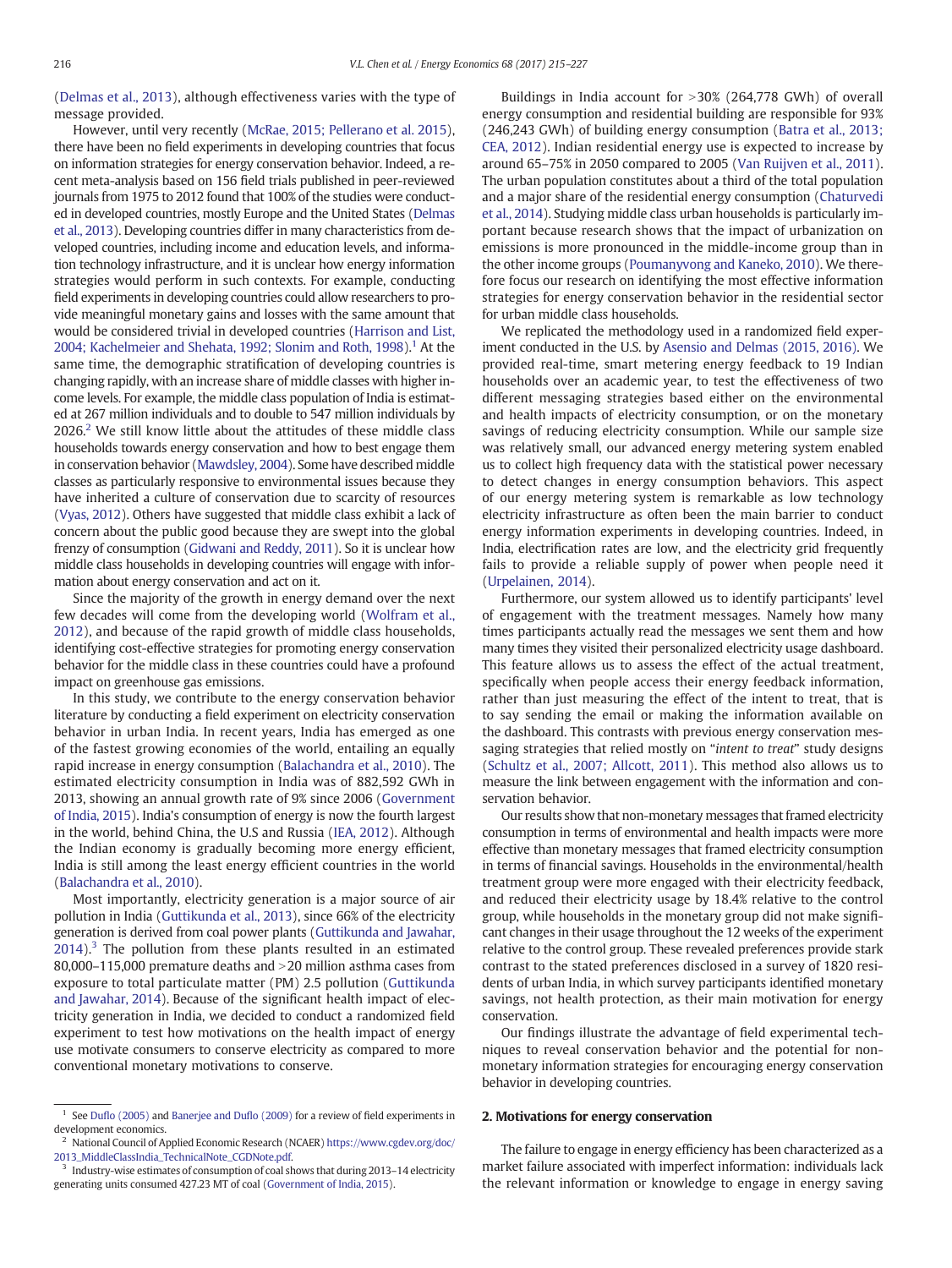behaviors [\(Golove and Eto, 1996; Brown, 2001; Gillingham et al., 2009](#page-11-0)) and acquiring such information is costly. One potentially effective informational tool is the provision of frequent feedback to consumers regarding their energy usage. Such information can allow consumers to better understand when and how they are using electricity, and help them improve energy usage decisions ([Fischer, 2008\)](#page-11-0). Being reminded of energy usage periodically may also help trigger conservation activities by making energy usage more salient.

Conservation strategies based on energy feedback and information increase individual awareness of the issues and of the possibilities to influence the problem. However, they do not automatically lead to energy conservation behavior. Once individuals have this information, they weigh the benefits versus the cost of their actions before deciding to engage in conservation. Information strategies can focus on different types of motivations of behavior, such as for example pecuniary motivations or moral payoffs. Yet, it is unclear which strategies are more effective depending on the context in which they are implemented. Furthermore, bounded rationality suggests that consumers are rational but face cognitive constraints in processing information that lead to deviations from rationality in certain circumstances ([Gillingham et al., 2009; Yoeli](#page-11-0) [et al. 2017\)](#page-11-0). Thus the need to investigate the effectiveness of different information framing for energy conservation.

#### 2.1. Pecuniary strategies

Pecuniary strategies represent a set of strategies commonly used in conservation behavior studies. Lowered energy use results in financial benefits to households that pay their own electricity bills. Individuals should be expected to take up energy conservation as long as the benefits of doing so are larger than the costs.

Many energy conservation experiments inform participants about the financial expenses and/or savings potential associated with their energy usage (see [Delmas et al., 2013](#page-11-0) for a review). Some studies found strong effects of price signals on the timing of electricity consumption [\(Faruqui et al., 2010; Newsham and Bowker, 2010\)](#page-11-0), or total energy consumption [\(Gillingham et al., 2009; Ito et al., 2015](#page-11-0)), demonstrating that price signals affect behavior. However, other studies indicate that pecuniary incentives might be counterproductive for energy conservation because they might crowd out more altruistic or prosocial motivations [\(Bénabou and Tirole, 2006; Bowles, 2008](#page-11-0)). Furthermore, pecuniary strategies might not be effective if the monetary incentives are small. The literature is therefore divided on the effectiveness of pecuniary strategies for energy conservation.

#### 2.2. Moral payoffs

There is a rich literature on the importance of moral payoffs and social norms on household consumption decisions. Research has shown that normative strategies can motivate human behavior in the interests of the long-term benefits of the social group rather than the short-term, self-interested behavior of the individual ([Nolan et al., 2008](#page-11-0)).

Learning that one's marginal consumption imposes social costs on others can lead to different moral sensitivities to the health impact on others. Research suggests that disclosing environment and healthbased externalities to consumers can be effective at shifting conservation preferences by increasing the perceived moral benefits of conservation ([Thaler and Sunstein, 2008\)](#page-12-0). However, health motivations differ from purely moral motivations since conservation provide not only health benefits to others, but also potential health benefits to the individual taking the conservation action.

on families with children, who achieved up to 19% energy savings. They did not find any significant impact on energy conservation of a message on monetary savings. However, it is unclear how such information strategies would work when implemented in a developing country. For example, because monetary gains in developing countries might be a more salient motivation than in developed countries, we might expect framing based on monetary savings to be a more effective strategy [\(Harrison and List, 2004\)](#page-11-0).

Indeed, cultural attitudes toward energy conservation might differ in developing countries from those in developed countries and lead to different responses to information. In India, for example, some have argued that people living in urban areas have a culture of 'deep conservation', where conservation is a learned habit due to scarcity of resources [\(Shrinivasan et al., 2013\)](#page-12-0), and that the potential for conservation has already been tapped. This is in contrast to conservation attitudes observed in developed countries [\(Brounen et al., 2013](#page-11-0)). In order to explore attitudes towards energy conservation in India, a door-todoor survey of 1820 residents of urban India was conducted in 2013 [\(Batra et al., 2013\)](#page-11-0). $4$  The goal of this survey was to better understand the motivations to conserve energy as well as opinions about the use of information technologies for conservation. Middle- and highincome households in urban India were chosen as the focus population because they have access to electricity and own multiple types of appliances, allowing for various conservation strategies.<sup>5</sup>

Among other things, each participant was asked how often they engage in specific energy conservation behaviors as well as their motivations for engaging in those behaviors. The most common action to conserve electricity was unplugging appliances, with 86% of respondents stating they always or often engage in this behavior. This was followed by turning off the air conditioner (81%), buying energy efficient appliances (80%), turning off lights (67%), and changing appliance settings (55%).

We were particularly interested in the motivations for taking specific actions to reduce electricity consumption. The responses from this survey are summarized in [Table 1](#page-3-0). Health was among the least common motivation for almost every energy conservation behavior. Overall, for respondents that always or often engage in energy conservation behaviors, 84% cited saving money as a motivation and 43% cited habits. Only 9% of respondents cited the health of themselves or their family as a motivating factor for engaging in energy conservation.<sup>6</sup> For example, regarding unplugging appliances, as shown in [Table 1,](#page-3-0) out of the households who unplug appliances always or often, 70% said they do so to save money, whereas 29% did so out of habit. Only 0.6% of these households unplugged their appliances because of health concerns.<sup>7</sup>

The relatively low percentage of respondents who indicated health as a motivation for energy conservation was quite surprising since energy production in India is a major cause of air pollution. This might indicate a lack of understanding of the link between energy use, the generation of electricity, and its associated air pollution. Most studies tend to show low awareness of the health impact of air pollution and

[Asensio and Delmas \(2015, 2016\)](#page-11-0) studied the effectiveness of monetary savings and environmental and health messaging strategies on energy conservation behavior in the U.S. They conducted a randomized controlled trial in 118 apartments in Los Angeles over 8 months and found that environment and health-based information treatments motivated 8% energy savings versus control, and were particularly effective

<sup>4</sup> Survey instrument available upon request from the authors.

<sup>5</sup> The average household represented in the survey has three adults, one child, and a 52 year old head of household. Approximately 56% of survey respondents were male, 71% had a bachelor's degree or higher, and 71% were married with a median annual income between 0.5 and 1 million Rupees. The surveyed population was comparable of the urban population of Delhi based on the 2012 Delhi census. See [http://censusindia.](http://censusindia.gov.in/) [gov.in/](http://censusindia.gov.in/) Indeed, 98% of Delhi population is urban. On average, a Delhi urban household has 3.8 adult household members and 1.7 bedrooms. In the survey the number of adult household members is similar with 3.3 although of bedrooms is 2.6 and therefore slightly lower.

 $^6\,$  This was calculated as the number of respondents that cited each motivation divided by the number of respondents that engage in any energy conservation behavior always or often.

 $<sup>7</sup>$  Table AI in the appendix compares the motivations for the survey responds that are</sup> most similar to our study's population. Even when the sample is reduced to respondents that have a bachelor's degree or higher, are in a household with two or three adults, and have income below five lakhs per year, money is the most frequently cited motivation for engaging in conservation behavior.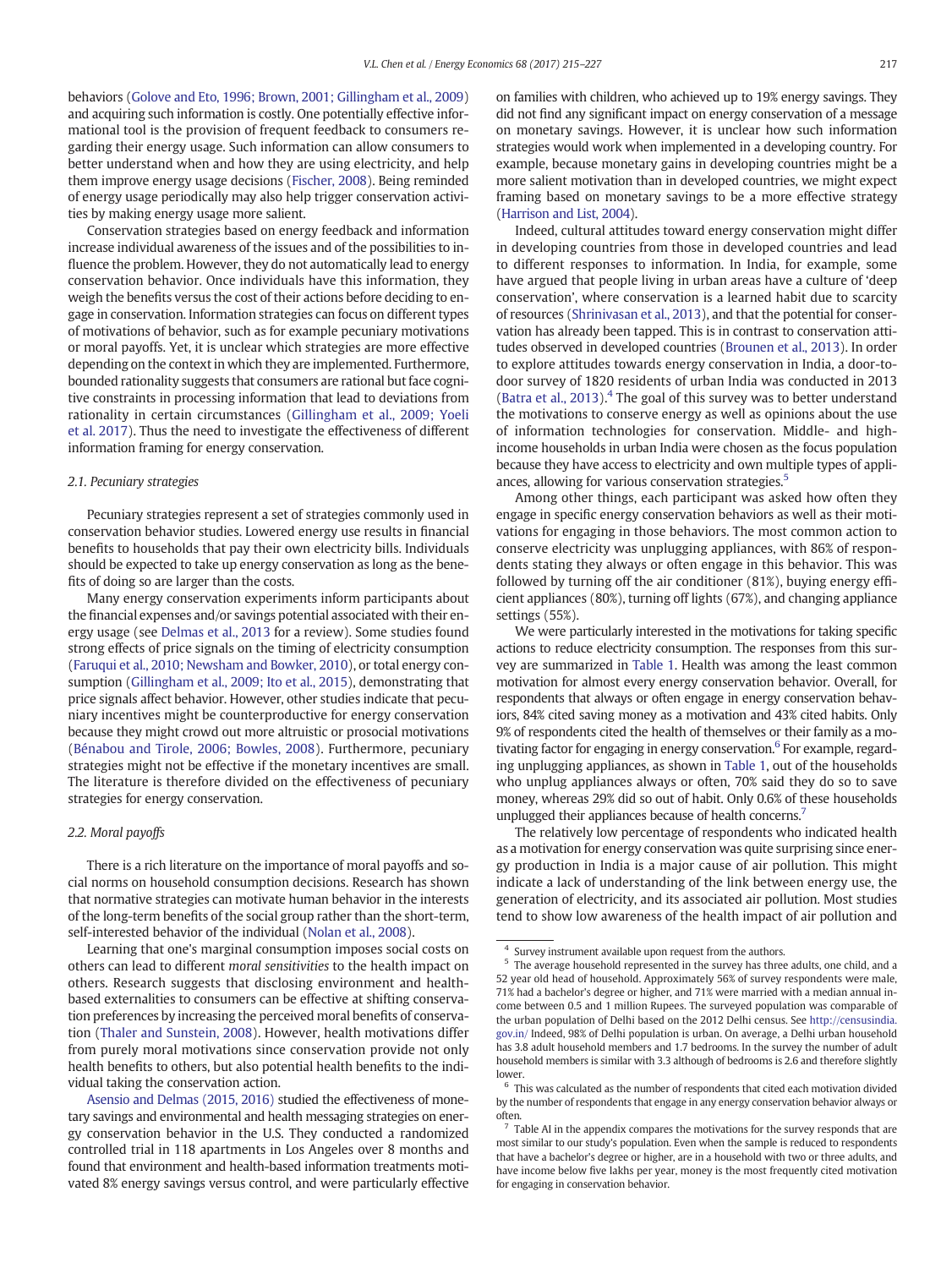#### <span id="page-3-0"></span>Table 1

Summary of energy conservation behaviors and motivations of 1820 respondents in urban Delhi.

| Action                          | Motivation      |                |                |                |                    |                        |              |               |                          |              |              |
|---------------------------------|-----------------|----------------|----------------|----------------|--------------------|------------------------|--------------|---------------|--------------------------|--------------|--------------|
|                                 | Money           | Habit          | Necessity      | Health         | Future generations | Environmental friendly | Trends       | Ethical/moral | Cultural                 | Other        | No response  |
| Unplug appliances               | 70.42<br>(1100) | 29.19<br>(456) | 6.72<br>(105)  | 0.58<br>(9)    | 3.27<br>(51)       | 8.9<br>(139)           | 0.26<br>(4)  | 2.3<br>(36)   | 0.26<br>$\left(4\right)$ | 4.99<br>(78) | 0.77<br>(12) |
| Buy energy efficient appliances | 61.58<br>(891)  | 10.57<br>(153) | 9.81<br>(142)  | 0.90<br>(13)   | 6.91<br>(100)      | 21.08<br>(305)         | 4.01<br>(58) | 1.73<br>(25)  | 0.14<br>(2)              | 4.91<br>(71) | 0.90<br>(13) |
| Turn off AC                     | 65.94<br>(968)  | 22.75<br>(334) | 12.06<br>(177) | 0.07<br>(1)    | 3.61<br>(53)       | 11.44<br>(168)         | 0.41<br>(6)  | 2.32<br>(34)  | 0.14<br>(2)              | 4.84<br>(71) | 1.23<br>(18) |
| Turn off lights                 | 60.3<br>(732)   | 23.31<br>(283) | 10.3<br>(125)  | 2.39<br>(29)   | 3.87<br>(47)       | 13.1<br>(159)          | 0.82<br>(10) | 2.39<br>(29)  | 0.16<br>(2)              | 7.58<br>(92) | 1.65<br>(20) |
| Change appliance settings       | 38.71<br>(384)  | 18.55<br>184)  | 10.38<br>(103) | 11.49<br>(114) | 2.62<br>(26)       | 14.21<br>(141)         | 2.32<br>(23) | 3.23<br>(32)  | 0.3<br>(3)               | 13.81<br>137 | 2.82<br>(28) |
|                                 |                 |                |                |                |                    |                        |              |               |                          |              |              |

Notes: This table summarizes the motivations for taking energy conservation behaviors for the respondents that said they take action always or often. Respondents were able to list more than one motivation. The number of respondents in each category is listed in parentheses.

low understanding of how electricity is generated ([Dunlap et al., 1993;](#page-11-0) [Bickerstaff, 2004; Lee et al., 2015\)](#page-11-0). Although existing studies tend to be focused on North America, Europe and Japan. One survey of 1724 respondents in India showed that while 78% were quite aware of the air pollution in their locality, very few respondents could identify the cause of air pollution ([Mukherjee, 1993\)](#page-11-0).

Based on the motivations from the survey, we would expect that information about monetary savings would be more effective to drive conservation behavior than information about health benefits since monetary motivations were cited more often than health motivations. However, research shows that there is often a gap between intentions and behavior ([Nolan et al., 2008](#page-11-0)). Thus this importance of conducting a field experiment.

#### 3. Methodology

While the survey is useful to gather information about energy conservation attitudes, it is limited in its ability to assess real conservation behavior. In order to test the effectiveness of monetary and nonmonetary information strategies on electricity conservation behavior in India, we conducted a randomized controlled field experiment in a modern faculty apartment building located at the Indraprastha Institute of Information Technology (IIIT-D) in New Delhi.<sup>8</sup>

Our data includes 375,805 fifteen-minute electricity readings from 19 households over an academic year. Our field experiment, while small in size, takes advantage of two randomized treatment groups and a control group, high-frequency electricity data, detailed personalized electricity feedback, and knowledge of each participant's engagement with their electricity consumption feedback. This experimental design allowed us to test the impact of information strategies on energy conservation as well as the impact engagement with energy usage information has on conservation.

In one treatment, households received energy feedback messages describing the additional cost of their energy consumption in comparison to their most efficient neighbors. In the other treatment, households received feedback about their consumption in the metric of reduced air pollution emissions rather than as dollar costs to the household. That is, one group received information about how energy efficiency was serving their self-interest, and the other about how energy efficiency was contributing to the common good of reduced air pollution. The control group didn't receive energy feedback messages.

#### 3.1. Field site and recruitment

Our field site has several important characteristics that facilitated the implementation of the experiment. First, all residents pay their own electricity bills, our experimental results therefore represent outcomes of real-life consumptions decisions in their natural settings. Second, apartments are standardized across the building with the same size and layout. This helps to control for differences in infrastructure to isolate energy use behavior. Third, our experimental design required the installation of an energy monitoring system that could record and process electricity usage, as well as distribute this information to participants on a web-based dashboard. Choosing a modern faculty housing complex on the IIIT-D campus ensured that 1) the infrastructure was in place that allowed the monitoring system to be installed, 2) there was an engineer on site that could immediately troubleshoot any issues with the system, and 3) the study participants would have internet access in their apartments and have the opportunity to view and interact with the treatment messages.

The apartment building was built in 2012 and consists of 28 individual faculty apartment units. In summer 2013, we sent an email to the faculty members in these apartments to describe the experiment and provided a link for each household to complete the consent process and entry survey.<sup>9</sup> Of the 28 households that were contacted, 19 (68%) agreed to participate in the study. To test for differences in average electricity consumption for the participants and non-participants, electricity consumption data were collected for all apartments in the complex; no statistically significant differences were found for the participating and non-participating households (P-value  $= 0.86$ ).

Each apartment has three bedrooms and three bathrooms and is approximately 1700 square feet.<sup>10</sup> While individual appliances present in each apartment are not directly observable, the typical apartment includes multiple room-level air conditioners, a refrigerator, water heater, microwave, lights, fans, a television, and a computer. At the beginning of the study, each of the 19 participating households completed a brief survey that asked for basic household demographic information. Summary statistics for these demographics are presented in [Table 2](#page-4-0). Of the 19 households in the sample, 31.6% have children. The typical apartment has two adults with approximately 84% having a male head of household. While not shown in [Table 2,](#page-4-0) the average household income for all of the participants is approximately 125,000–170,000 Rupees per month and their average monthly electric bill is approximately 1551 Rupees per month. $11$  We recognize that our participating households are more educated and have higher income levels than the average household in India. While the sample may not be representative of the

<sup>8</sup> IIIT-D was established in 2008 and offers undergraduate and graduate degrees in computer science and engineering and electronics and communications engineering.

 $9$  This study was approved by the University Institutional Review Board (IRB): UCLA IRB#11-000669.

 $10$  The only exception is the director's apartment which is twice as large as the typical apartment. This apartment is made up of one unit on the 10th floor and the unit directly above on the 11th floor.

At current exchange rates (January 6, 2016), this is equal to an income of \$22,425–\$30,498 ([http://www.bloomberg.com/markets/currencies/\)](http://www.bloomberg.com/markets/currencies/). According to the World Bank, the purchasing power parity conversion factor between the United States and India is 0.3.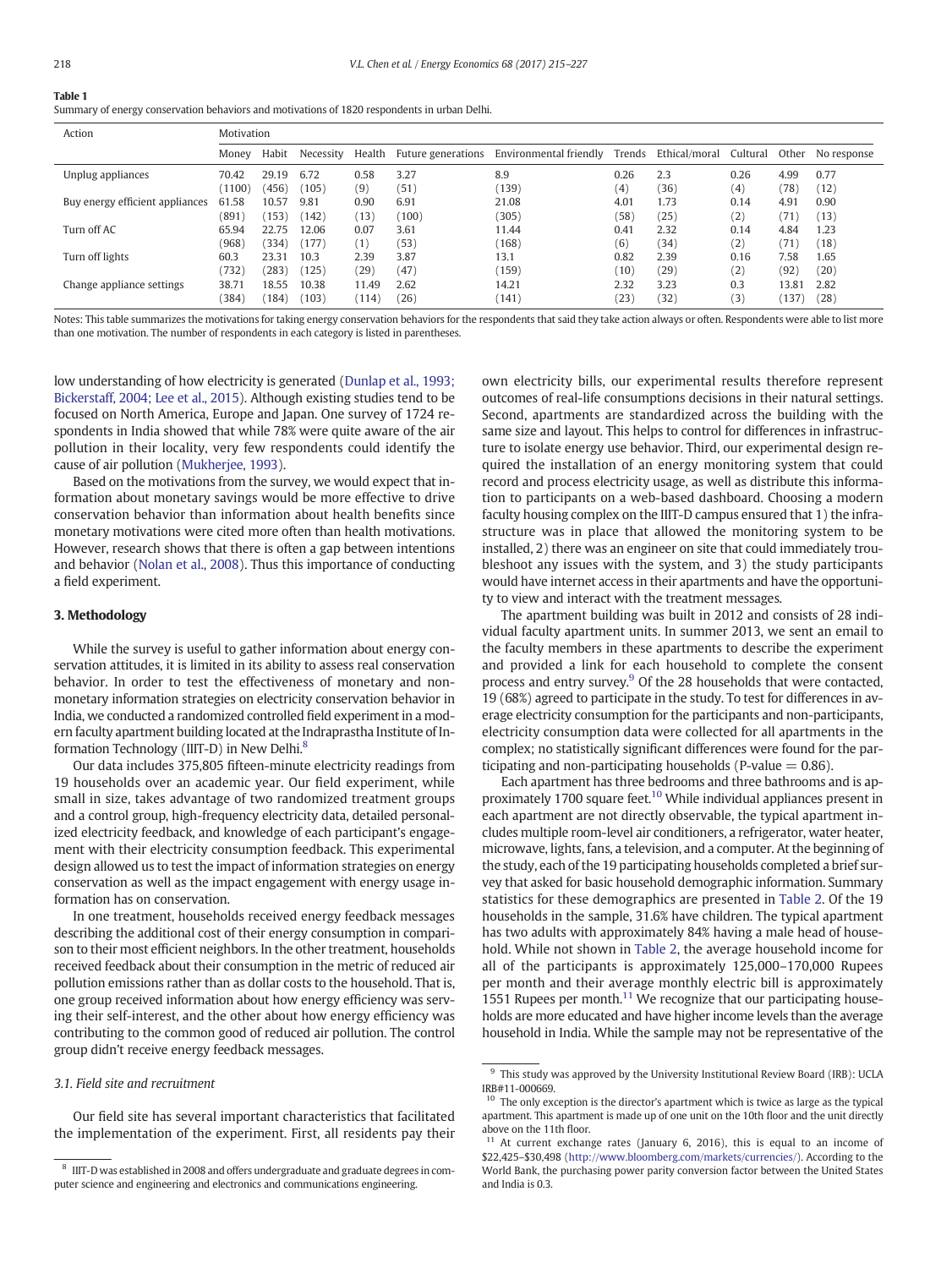<span id="page-4-0"></span>Table 2 Summary statistics.

| Julillial y statistics. |       |           |       |         |
|-------------------------|-------|-----------|-------|---------|
| Variable                | Mean  | Std. dev. | Min   | Max     |
| Has children            | 0.316 | 0.465     |       |         |
| $#$ of adults           | 1.947 | 0.759     |       |         |
| Male                    | 0.842 | 0.365     |       |         |
| Daily kWh               | 8.940 | 10.285    | 0.000 | 104.360 |

Notes: This table shows summary statistics for the 19 households that participated in the study.

broader population of India, they are typical of urban households in India that could have smart metering technology installed in their homes.

When comparing these households to the sample in the survey of urban residents of New Delhi, we find that the average number of adults living in the household is slightly lower with 2 adults as compared to 3 in the survey, and that the number of bedroom is similar with 3 bedrooms in both cases. When we limit the survey responses to a more comparable sample of highly educated people living in apartments, we find that the responses regarding the importance of money versus health as a driver for conservation remains the same as with the main survey sample. That is to say, monetary motivations dominate, while health is seldom mentioned. In Appendix Table AI, we report the survey results for respondents with a bachelor's degree or higher, who live in a household with two or three adults, and have an income below five lakhs per year. The results show that for all conservation behaviors, money is cited as the main driver for above 60% of the respondents while health is about 1% or less. These results are not significantly different from those of the full sample.

Results based on the intake survey of our participating households, showed that only a minority of the participants thought their community was energy conscious (37%), but a majority believed it was possible to conserve energy (58%). This is important since if individuals perceive they can't have a significant impact on energy consumption, they might not behave in a pro-social manner ([Larrick and Soll, 2008](#page-11-0)). In addition they exhibited slightly more pro-environmental attitudes than US households participating in [Asensio and Delmas \(2015, 2016\).](#page-11-0) Our participants were more likely to agree with the statements that "when humans interfere with nature it often produces disastrous consequences" and "plants and animals have as much right as human to exist."

#### 3.2. Experimental design

To test the effectiveness of our information messaging strategy on energy conservation, we followed the study design used in [Asensio](#page-11-0) [and Delmas \(2015, 2016\)](#page-11-0). Each participating household was randomly assigned to one of the two treatment groups or to the control group.

Both treatment groups had access to an online dashboard that displayed thirty-second, daily, weekly, and monthly electricity data. The electricity consumption of the control group was observed but this group did not receive any information about their electricity consumption.

The data presented on the dashboard included electricity consumption data for the past month, week, and day as well as real-time readings that would update every thirty seconds. Lastly, electricity consumption for the 20% most efficient apartments was calculated and presented on each apartment's dashboard as a benchmark for energy efficiency.<sup>12</sup> The dashboard can be seen in [Fig. 1](#page-5-0) and was accessible to the participants any time. In addition, personalized weekly emails were sent to each household in the treatment groups and summarized their past week's electricity consumption with a link to their personal energy dashboard.

Randomly selected households were assigned into one of the two treatment messages as displayed in [Table 3](#page-5-0). Households that were assigned to the monetary group were provided their actual electricity consumption in kWh along with information about much money they would spend over one year compared to their most efficient neighbor (₹7/kWh). Another group of households received energy use feedback with tailored information about the environmental health consequences of their consumption. Along with their actual electricity consumption in kWh, these households were told how many additional kilograms (kg) of pollutants were emitted (0.753 kg/kWh) as a result of their electricity consumption compared to their most efficient neighbor.<sup>13</sup> The messaging included a comparison to their most efficient neighbors, and therefore used descriptive norms. They were also told that these pollutants are known to contribute to health effects such as childhood asthma and cancer. As an example, of what the participants saw, we present below a message for each treatment that uses the same amount of electricity usage.

Monetary message: "Last week you used 20% more electricity than your efficient neighbors. You spend ₹1820 more over one year."

Environment/health message: "Last week you used 20% more electricity than your **efficient neighbors**. Over one year, you are **adding** 195 kg of pollutants which contribute to health impacts such as childhood asthma and cancer."

With the exception of the treatment messages, the dashboards for the health and financial groups were identical. This ensured that the average treatment effects that were estimated were a function of the treatment message and not of the availability of detailed historical electricity data.

One concern might be that some of the households in the control group might be aware of the experiment and that they behavior might be impacted by this knowledge. Although this is a possibility, it is unclear how this information would impact the behavior of the control group since they had no information about their electricity usage. In other words, they did not know whether they were above or below average users in the complex. If households in the control group did take measures to reduce their electricity during the experiment, then this would reduce the magnitude of our results, and therefore would indicate that our results are conservative.

Summary statistics for the treatment and control groups are presented in [Table 4.](#page-5-0) Observable household characteristics are balanced across the treatment groups, but differences do exist in pre-treatment electricity consumption. Household fixed effects are included in the regressions below to control for any time-invariant differences between the treatment and control groups.

#### 3.3. Technology

As is shown in [Fig. 2,](#page-5-0) each apartment in this faculty complex was equipped with an energy metering system that allowed highfrequency electricity readings to be recorded every thirty seconds and stored on a server. Building on the system described in [Chen et al.](#page-11-0) [\(2015\)](#page-11-0), a script was written to automatically process the data as it was received by the server and then push the results to a personalized energy web dashboard for each apartment.

High-frequency electricity data was collected for each of the 19 participating households from August 1, 2013 to May 12, 2014. The data collection period corresponds to the academic year.<sup>14</sup> The baseline period lasted about 6 months. On February 18, 2014, participants in the two treatment groups received the first email with the treatment messages and were provided access to their personal energy dashboard. The treatment period lasted about 3 months.

 $12$  Since there was variation in occupancy across apartments, energy consumption was scaled by the number of occupants in each household and the top 20th percentile was estimated. The "efficient" number that was shown on each participant's dashboard was the value for the top 20th percentile multiplied by the number of occupants in each household's apartment.

 $13$  See Table VI of [Cropper et al. \(2012\)](#page-11-0) and Table VIII of [CEA \(2011\).](#page-11-0) The average emis-

sions factor was based on PM 2.5, SO<sub>2</sub>, NO<sub>x</sub> and CO<sub>2</sub> emissions.<br><sup>14</sup> The base line period of August 1, 2013 through February 17, 2014 is 201 days. The treatment period from February 18, 2014 through May 12, 2014 is 84 days.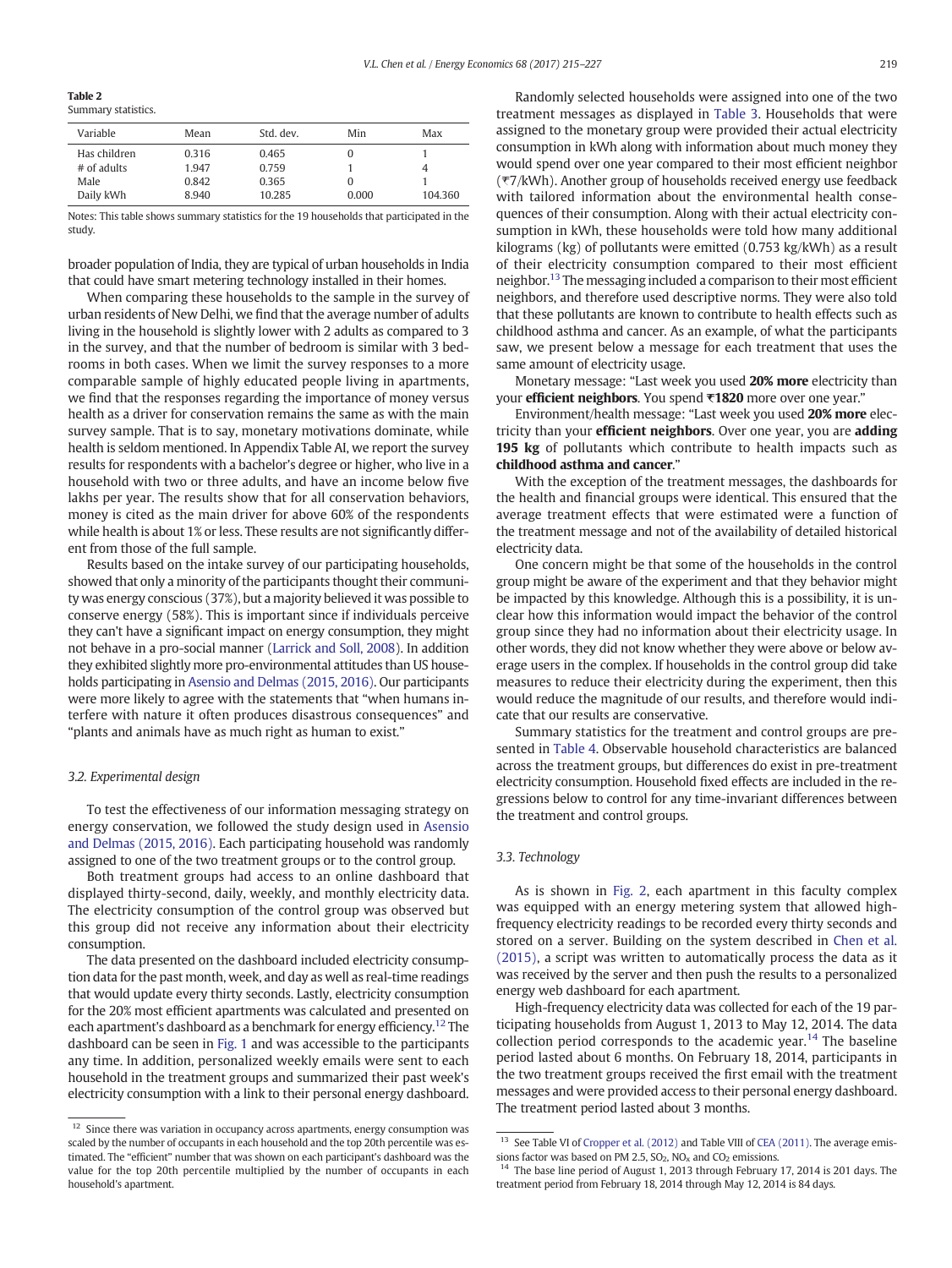<span id="page-5-0"></span>

\*20% most energy efficient neighbors in similar-sized apartments

Fig. 1. Energy dashboard.

#### Table 3

| Treatment messages. |                                                                                                                                                                                                                |  |  |  |  |  |  |  |
|---------------------|----------------------------------------------------------------------------------------------------------------------------------------------------------------------------------------------------------------|--|--|--|--|--|--|--|
| Group               | Treatment message                                                                                                                                                                                              |  |  |  |  |  |  |  |
| Financial group     | "Last week, you used x% more/less electricity than your efficient<br>neighbors. You spend/save ₹y more over one year."*                                                                                        |  |  |  |  |  |  |  |
| Health group        | "Last week, you used x% more/less electricity than your efficient<br>neighbors. You are adding/avoiding y kg of air pollutants which<br>contribute to health impacts such as childhood asthma<br>and cancer."* |  |  |  |  |  |  |  |
| Control group       | None.                                                                                                                                                                                                          |  |  |  |  |  |  |  |

Notes: 'Efficient neighbors' in this context means households in the top 20th percentile of household weekly average kWh consumption (households with the lowest electricity use) for similar size apartments in the community.

This data was used to calculate electricity consumption over fifteenand thirty-minute intervals as well as hourly and daily electricity readings. Even though the study site was able to provide electricity reliably, there were still several instances when the metering system failed to record electricity data. If the metering system failed to record data at non-random times, or non-randomly across treatments, there is a concern that the average treatment effects could be biased. This problem was mitigated by calculating electricity usage as the difference in cumulative energy consumption at two points in time, not by aggregating the thirty second readings. This ensured that electricity consumption can be accurately estimated even when there are periodic disruptions with the metering system. For example, electricity

|--|

Summary statistics by treatment group.

| Group     | Number | Floor            | Children         | Adults           | Male             | Daily kWh         |
|-----------|--------|------------------|------------------|------------------|------------------|-------------------|
| Control   | 7      | 5.857<br>(1.864) | 0.286<br>(0.488) | 1.714<br>(0.488) | 0.857<br>(0.378) | 7.667<br>(10.973) |
| Financial | 6      | 5<br>(2.966)     | 0.333<br>(0.516) | 2.167<br>(0.983) | 0.833<br>(0.408) | 6.008<br>(5.872)  |
| Health    | 6      | 5.667<br>(3.141) | 0.333<br>(0.516) | 2<br>(0.894)     | 0.833<br>(0.408) | 14.45<br>(12.045) |
| P-value   |        | 0.84             | 0.98             | 0.60             | 0.99             | 0.00              |

Notes: There are no statistically significant differences across treatment in floor, children, adults, or male. Statistically significant differences do exist in pre-treatment energy consumption. Fixed effects will be included in the regressions that follow to account for unobserved heterogeneity at the apartment level.



Fig. 2. Data flow.

consumption for a fifteen-minute window for a specific apartment was calculated as  $E_{it} - E_{it} = 15$  where E is cumulative energy for apartment i. Calculating electricity consumption using this method ensured that electricity consumption can be accurately estimated even if there is a network failure between time periods t and  $t - 15$ .<sup>15</sup>

There were also several instances where data were missing for longer intervals so that electricity usage could not be estimated reliably using the method described above. As long as the data were missing randomly, unbiased average treatment effects can still be estimated. The patterns of missing data were investigated by calculating the share of missing observations for each hour of the day, and for each day of the week. Missing data appears to be randomly distributed across

 $^{15}\,$  If the cumulative electricity readings were missing at the end of a specific time period, the last recorded value for that period was used. For example, if the cumulative electricity reading was missing at 15 min past the hour but available at 12 min past the hour, the reading at 12 min past the hour was used. While this introduces a small amount of measurement error, over 99% of the fifteen-minute electricity readings covered a time period of exactly 15 min.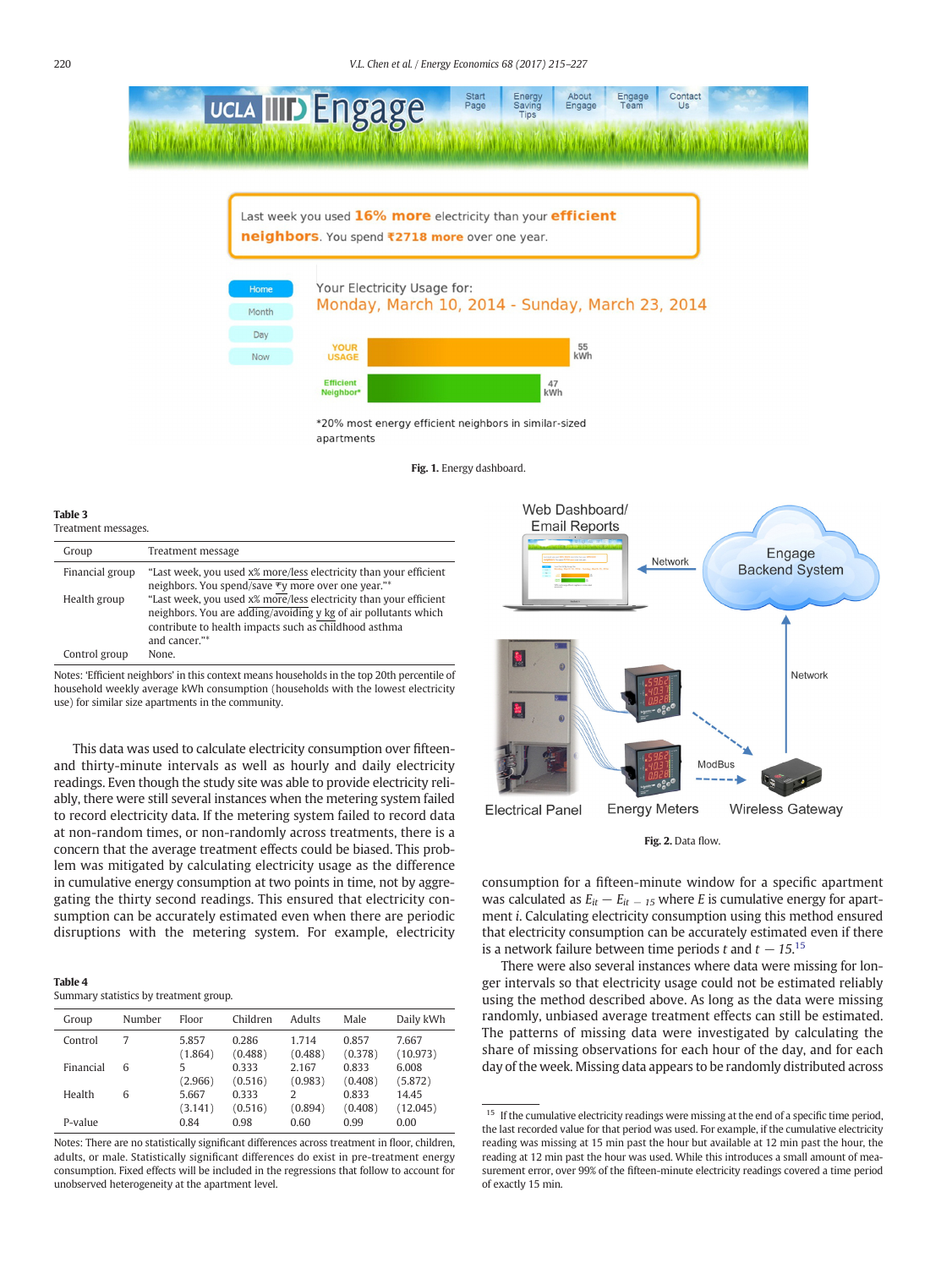<span id="page-6-0"></span>

| Table 5                                                      |  |
|--------------------------------------------------------------|--|
| Pre- and post-treatment daily kWh usage by treatment status. |  |

| Group     | Pre-treatment     | Post-treatment    | P-value |
|-----------|-------------------|-------------------|---------|
| Control   | 7.667<br>(10.973) | 6.711<br>(8.329)  | 0.069   |
| Financial | 6.008<br>(5.872)  | 5.736<br>(6.639)  | 0.438   |
| Health    | 14.45<br>(12.045) | 12.08<br>(10.712) | 0.000   |

Notes: Standard deviations are reported in parentheses. The P-value is from a test for equality of pre- and post-treatment means.

days of the week. With the exception of 1–3 a.m., missing data also appears to be distributed randomly throughout the day. During 1–3 a.m., there are significantly fewer missing observations compared to all other hours. As a robustness test, the share of missing values for each apartment-day-hour was calculated and included in regression Eq. (1) described below.

One concern might be that some households were away for long time periods during the experiment and thus had a lower consumption, or that some households could have replaced one or more appliances with some that are more energy efficient. We asked for these possibilities in the exit survey and respondents told us that they were present most of the time during the experimental period, which took place during the academic year.

The final sample included 375,805 fifteen-minute observations to be used in the analysis. The data is available at [Delmas \(2017\).](#page-11-0) The average household used approximately 8.94 kWh of electricity per day (272 kWh/month) which is slightly below the household average of 374 kWh/month in Delhi shown in [Tewathia \(2014\)](#page-12-0). Since the apartments in the study area are relatively new compared to the rest of Delhi, the lower level of electricity consumption is not surprising. As shown in Table 5, pre- and post-treatment electricity consumption is significantly different for the health group ( $P < 0.001$ ). There is also a slight decrease in consumption for the control group ( $P < 0.1$ ) but no significant difference for the monetary group.

#### 3.4. Econometric specification

Data was collected for over 9 months for each of the 19 households in the sample. Since the number of time periods is significantly greater than the number of households, treatment effects can be estimated using an efficient generalized least squares estimation ([Cameron](#page-11-0) [and Trivedi, 2010](#page-11-0)). The long panel characteristics of our data allows individual household effects to be accounted for using apartment-specific fixed effects and a more robust model of the error term than what is typically used.16 The following difference-in-differences specification is estimated:

$$
\begin{aligned} Y_{it} &= \beta_1 \text{post}_t + \beta_2 \text{financial}_i * \text{post}_t + \beta_3 \text{health}_i * \text{post}_t + \beta_4 \text{temp}_t \\ &+ \alpha_i + \gamma_t + \epsilon_{it}, \end{aligned} \tag{1}
$$

where  $Y_{it}$  is the log of electricity usage for apartment *i* at time *t*. We observe electricity usage at the daily, hourly, thirty-minute, or fifteenminute intervals and provide the results for all these different time intervals. Post<sub>t</sub> is a dummy variable equal to one for all observations after treatment messages started, and health<sub>i</sub> and financial<sub>i</sub> are dummy variables indicating which treatment group to which each household was assigned.  $\alpha_i$  represents household-specific fixed effects that account for any time-invariant household specific effects, and  $\gamma_t$  includes

| Table 6                      |
|------------------------------|
| Estimated treatment effects. |

| Variables                  | (1)                          | (2)                    | (3)            | (4)                         |
|----------------------------|------------------------------|------------------------|----------------|-----------------------------|
|                            | $ln(15 \text{ min }$ kWh $)$ | $ln(30 min$ kWh $)$    | ln(hourly kWh) | ln(daily kWh)               |
| Average<br>daily temp      |                              |                        |                | $-6.41e - 0.5$<br>(0.00281) |
| Hourly                     | 0.000704                     | 0.000117               | $-0.00119$     |                             |
| temperature                | (0.000766)                   | (0.000989)             | (0.00125)      |                             |
| Post treatment             | $-0.556***$                  | $-0.502***$            | $-0.399***$    | $-0.409***$                 |
|                            | (0.0221)                     | (0.0304)               | (0.0428)       | (0.121)                     |
| Financial $\times$         | $-0.0197$                    | $-0.0445$ <sup>*</sup> | $-0.0607$      | 0.0394                      |
| post                       | (0.0185)                     | (0.0258)               | (0.0369)       | (0.140)                     |
| Health $\times$ post       | $-0.184***$                  | $-0.151***$            | $-0.121***$    | $-0.113$                    |
|                            | (0.0205)                     | (0.0289)               | (0.0424)       | (0.127)                     |
| Constant                   | $-2.420***$                  | $-1.604***$            | $-0.787***$    | $2.322***$                  |
|                            | (0.0670)                     | (0.0863)               | (0.110)        | (0.292)                     |
| Household<br>fixed effects | Yes                          | Yes                    | Yes            | Yes                         |
| Observations               | 375.805                      | 199.379                | 103.704        | 4802                        |

Notes: Day of the week fixed effects and a cubic time trend are included in each of the specifications above. Hour of day fixed effects are included in columns 2–4. Standard errors in parentheses.

 $***$  P < 0.01.

\*\*  $P < 0.05$ 

 $P < 0.1$ 

a cubic time trend as well as day-of-week and hour-of-day dummy variables.<sup>17</sup>  $\varepsilon_{it}$  is the error term and accounts for auto-correlated errors within household.<sup>18</sup> Additionally, the standard errors are corrected for heteroskedasticity. If both of the hypotheses discussed above are correct,  $\beta_2 < 0$  and  $\beta_3 = 0$ . We also run robustness tests with additional specifications as described after the main results.

In what follows, the average treatment effect refers to the  $\beta_2$  and  $\beta_3$ coefficients in Eq. (1) above. Since a difference-in-differences specification is used, the average treatment effects measure the difference in electricity usage for the treatment group pre-and post-treatment minus the difference in electricity usage for the control group pre- and post-treatment. More formally, the average treatment effect is approximately  $[Y_{T,Post} - Y_{T,Pre} - (Y_{C,Post} - Y_{C,Pre})]$  where Y measures average electricity usage for the treatment and control groups pre- and posttreatment. A negative average treatment effect would indicate that the reduction in electricity usage for the treatment group is larger than any reduction in electricity usage for the control group. That is, the average treatment effects that are discussed below measure energy savings relative to the control group.<sup>19</sup>

## 4. Results

#### 4.1. Main specification

Results from the primary specification in Eq. (1) are shown in Table 6. Column 1 of Table 6 uses fifteen-minute electricity readings as the dependent variable, which is similar to the reading frequency available with most modern electricity smart meters. As such, this frequency

<sup>16</sup> For example, [Allcott and Rogers \(2014\)](#page-11-0) and [Jessoe and Rapson \(2014\)](#page-11-0) include household fixed effects but only cluster standard errors at the household level to account for within-household correlation of electricity consumption. The long panel nature of our dataset allows for household fixed effects and for the errors to be correlated within household, follows a household-specific auto-regressive process, and allows for heteroscedasticity.

 $17$  Hour-of-day dummy variables are not included in the daily electricity regressions. A cubic time trend was used to capture long-term changes in electricity consumption that may be impacted by seasonal changes. Additional specification was estimated with week-of-the-year dummy variables instead of a cubic time trend to allow for a more flexible non-linear effect. The results are robust to this specification and provided in Table AII.

<sup>&</sup>lt;sup>18</sup> In the primary specification, each household's errors are assumed to follow a different AR(1) process. Because the number of time periods is large relative to the number of participants, we must specify a model for the serial correlation [\(Cameron and Trivedi, 2010](#page-11-0)). Additional specifications are estimated using fixed effects with standard errors clustered at the household level. The results are robust to this specification.

 $19$  It is possible to estimate a negative treatment effect when the treatment and control groups both increase electricity usage if the control group experiences an increase in electricity usage post treatment that is larger than an increase in electricity usage post treatment for the treatment group. Since Table 5 shows reductions in electricity consumption post treatment for all group, this possible result is not a concern.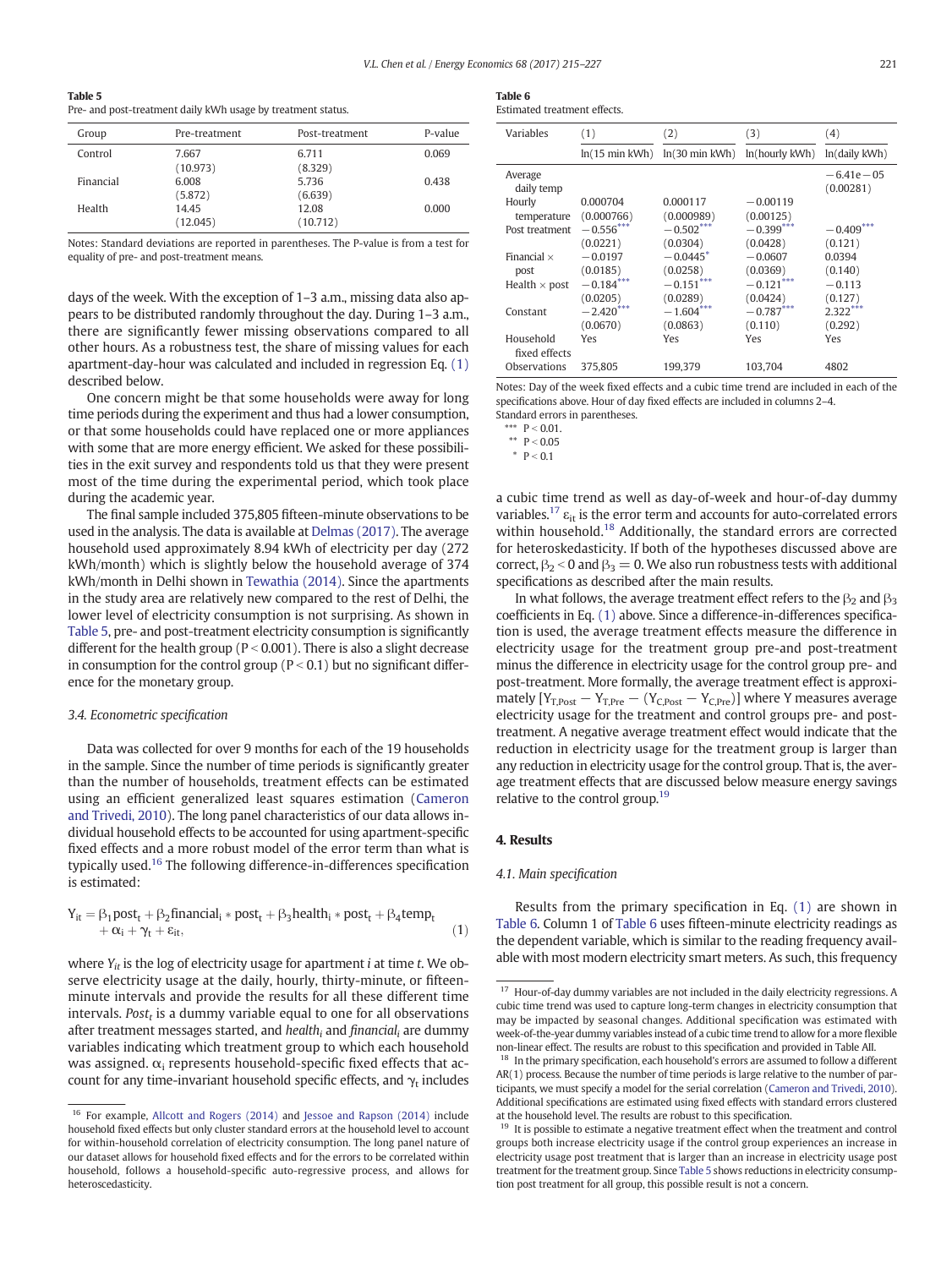

Fig. 3. Cumulative electricity conservation relative to the control group.

of electricity data is what would likely be used to estimate the impact of information strategies on energy conservation on a large scale. For example, [Jessoe and Rapson \(2014\)](#page-11-0) uses fifteen-minute electricity smart meter data to measure the impact of real-time electricity pricing information. Using the fifteen-minute data as the dependent variable reveals a statistically significant average treatment effect of  $-18.4%$ for households in the health group and no statistically significant difference for households in the financial group.

In addition, to determine how sensitive the average treatment effects are to the frequency of data use, Eq. [\(1\)](#page-6-0) was estimated using daily, hourly, and thirty-minute electricity readings as the dependent variable. Results that use thirty-minute electricity readings as the dependent variable are used in Column 2 and an average treatment effect of −15.1% is estimated for those in the health group. For the financial group, a marginally significant average treatment effect of −4.45% is estimated. In Column 3, hourly electricity readings are used as the dependent variable and an average treatment effect of  $-12.1\%$  is estimated for those in the health group. An average treatment effect of  $-6.1\%$  is estimated for households in the financial group, but this effect is not significant at conventional levels. In column 4, daily electricity readings are used as the dependent variable and the results show no significant average treatment effects for the health or financial groups. Given the relatively small number of participants in this study, it is not surprising that such low-frequency data are unable to detect any significant differences in the treatment groups.

Cumulative average treatment effects for the health and financial groups are shown in Fig. 3. Eq. [\(1\)](#page-6-0) was estimated using all fifteenminute energy readings (pre- and post-treatment) collected through the end of each seven-day period past treatment as the dependent variable to determine how energy conservation behavior evolves over time. The estimated  $\beta_2$  and  $\beta_3$  coefficients from Eq. [\(1\)](#page-6-0) are shown in Fig. 3. In the early weeks of treatment, we find positive treatment effects for both treatment groups indicating that both treatment groups were saving less electricity post treatment relative to the control group. After approximately week six, electricity consumption for the financial group was not statistically different from the control group and this pattern continued throughout the remainder of the experiment. After week 12, or approximately six weeks of treatment, the estimated average treatment effects for the health group were negative and statistically significant indicating that electricity usage for the health group fell relative to the control group by the end of the study.<sup>20</sup>

In summary, the health and financial treatment messages had different effects on electricity savings. The health treatment messages led to statistically significant reduction in electricity usage relative to the control while the financial treatment messages were less effective in promoting energy conservation. Except for the marginally significant savings that were estimated using thirty-minute electricity data, on average, the financial treatment messages did not lead to a reduction in electricity usage relative to the control group.

Interviews with the participants after the study revealed that the savings in the health group were mostly a result of reduced heating and air condition and turning off lights and fans. $21$  None of the households in the financial group who were interviewed indicated they took any actions to reduce their electricity consumption. Our results are therefore the opposite of what we hypothesized based on the motivations stated in the survey of urban Indians.

#### 4.2. Treatment effects and participant engagement

The next set of results takes advantage of data on each household's engagement with the treatment messages and electricity dashboard to determine if the treatment effects depended on the level of engagement with the information provided. Engagement was measured two different ways. The first measured counts the number of weekly treatment emails that were opened, and the second counts the number of times each household viewed their personalized electricity dashboard. Summary statistics for the engagement variables are presented in [Table 7.](#page-8-0) As shown in the top panel of [Table 7,](#page-8-0) of the thirteen emails that were sent, the average participant in the health group opened ten emails with a standard deviation of 2.58, and the average participant in the financial group opened nine with a standard deviation of 5.43. For both groups, the most engaged participants in both groups opened all thirteen emails containing the treatment messages. The least engaged household in the health group opened just under half of the emails, but at least one participant in the financial group never viewed the treatment message. These summary statistics provide assurance that households in the health treatment group were exposed to the treatment messages, while it is possible that at least one member of the financial group never viewed the treatment messages.

The second measure of engagement indicates how many times each household viewed their personalized web-based electricity dashboard. Each dashboard had the embedded ability to track unique visits to the dashboard, the amount of time spent viewing the data, and which pages within the dashboard were viewed. Of these different measures, the number of sessions was determined to be the best measure of engagement with the dashboard. $22$  This variable is summarized in the bottom panel of [Table 7.](#page-8-0) The average household in the health group logged six unique sessions to their electricity dashboard with a standard deviation of seven sessions, while the average household in the financial group logged only two sessions with a standard deviation of two sessions. While both treatment groups had as least one household that never viewed the online dashboard, the most engaged household in the health group logged over three times as many sessions as the most engaged household in the financial group. A lack of engagement with the treatment messages and electricity data for this group could

 $20$  The cumulative electricity conservation relative to the control group at week 12 corresponds to the average treatment effects displayed in [Table 6](#page-6-0). Fig. A1 in the Appendix displays the confidence intervals for these results.

<sup>&</sup>lt;sup>21</sup> After the end of the experiment, we conducted face to face interviews or email interviews with the participants. The questions posed during the interviews were open ended to gather information about the participants experience with the experiment, and the type of actions they took, if any, to reduce their energy consumption.

<sup>22</sup> Time spent viewing the dashboard appeared unreliable since some households tended to leave their browsers open for hours at a time one a single page. These households would be credited with being extremely engaged when it is likely they were not at the computer or were doing other tasks. The number of unique pages was also unreliable since households that switch between links sporadically could be credited for being extremely engaged. For example, someone that clicks back and forth between the monthly and weekly data 10 times within one minute would appear more engaged than someone who spends only a few minutes on the weekly and monthly data and then closes their browser.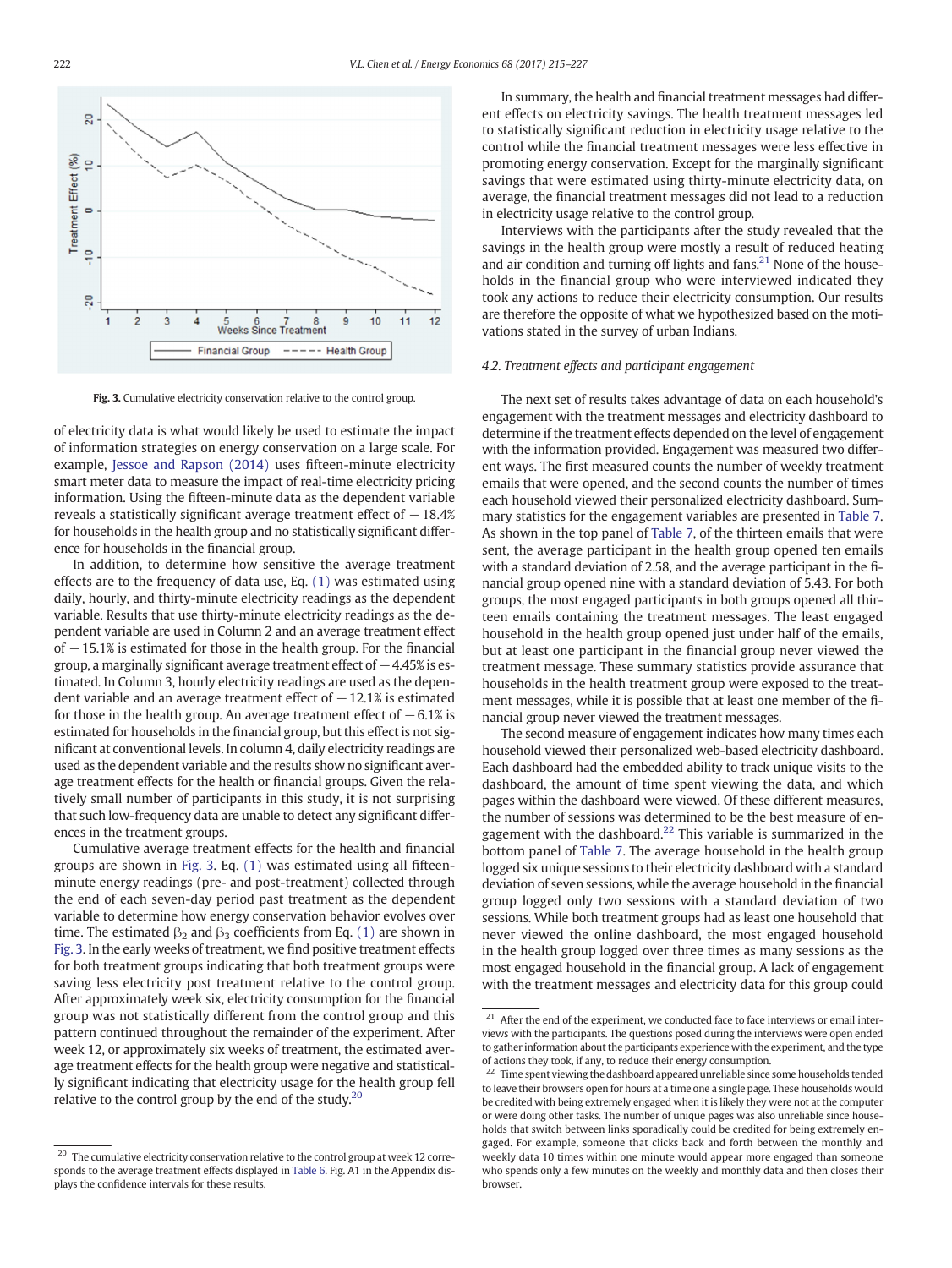<span id="page-8-0"></span>

| Table 7 |  |                                              |  |
|---------|--|----------------------------------------------|--|
|         |  | Summary statistics for engagement variables. |  |

| Group |                            | Mean  | Std. dev | Min | Max |
|-------|----------------------------|-------|----------|-----|-----|
|       | Emails opened <sup>a</sup> |       |          |     |     |
|       | Health                     | 10.33 | 2.58     | 6   | 13  |
|       | Financial                  | 8.67  | 5.43     |     | 13  |
|       | # of sessions <sup>b</sup> |       |          |     |     |
|       | Health                     | 6     | 7.16     |     | 16  |
|       | Financial                  | 1.83  | 1.94     |     | 5   |

There were 13 emails sent to the participants between February 18, 2014 and May 12, 2014.

<sup>b</sup> A session is defined as a unique visit to the energy usage dashboard.

partially explain the insignificant average treatment effects for this group in [Table 6](#page-6-0).

The impact of engagement on energy conservation is estimated by interacting each household's level of engagement with the groupspecific post-treatment interaction variable in Eq. [\(1\)](#page-6-0). Table 8 provides the results with the number of emails opened as a measure of engagement.

For the financial group, each additional email that is opened leads to an average treatment effect that is 1.05% larger (more electricity used relative to control) when the dependent variable is fifteen-minute electricity usage (column 1) and 0.69% larger when thirty-minute electricity readings are used as the dependent variable (column 2). For the health group, each additional email that is opened leads to additional savings relative to the control group of 4.67% when fifteen-minute electricity readings are used as the dependent variable (column 1) and 3.39% when thirty-minute electricity usage is used as the dependent variable (column 2). The engagement interaction variables are not statistically significant for either treatment group when daily and hourly electricity readings are used. While statistically significant differences do exist across the four frequencies of data used, the estimated differences in kWh savings are quite small. For example, multiplying the additional savings (relative to the control group) of 4.67% per email opened by the daily average kWh of 8.49 kWh/day results in a savings for the health group of only 0.40 kWh/day for each additional email that is opened.

Results using the number of unique sessions to the web-based electricity dashboard as a measure of engagement are presented in [Table 9.](#page-9-0) When hourly data is used as the dependent variable (column 3), each additional session is associated with an average treatment effect that is 1.35% larger (more savings relative to the control group). Similar to the previous measure of engagement, this effect is also robust the frequency of data that is used. The smallest reduction relative to the control group of 1.30% per session is estimated using thirty-minute electricity readings as the dependent variable, and the largest effect of 1.55% is estimated using the fifteen-minute electricity readings as the dependent variable. Once again, no significant treatment effects are detected for either group when daily electricity readings are used. For the financial group, regardless of the frequency of data that is used, additional dashboard views have no significant effect on electricity consumption.

The estimated average treatment effects for different levels of engagement are presented in [Table 10](#page-9-0) for the health group. Using estimates from the specifications that use fifteen-minute electricity readings as the dependent variable and the number of emails opened as the measure of engagement, the average treatment effect evaluated at the mean number of emails opened  $-16.7$ %. Evaluating the average treatment effect at thirteen emails opened (the maximum) shows an average treatment effect of just over 30%. Similar average treatment effects are found when evaluating the "Health  $\times$  Post  $\times$  # of Sessions" variable at the mean and maximum number of sessions.

In summary, the effect of engagement on energy conservation was significantly different for the health and financial groups. Each additional email opened by members of the health group was associated with additional energy savings relative to the control group, while the opposite effect was found for the financial group. For the financial group, it is possible that each additional email revealed how small the monetary costs of additional electricity consumption was relative to the private benefits of their electricity consumption. This imbalance of costs and benefits would be more salient for households that viewed the treatment messages more frequently leading to the more engaged users consuming more electricity than the least engaged. For the health group, the private and external costs of additional electricity consumption would become more salient to households that viewed

#### Table 8

Estimated treatment effects with engagement (email).

| Variables                                      | (1)                 | (2)                 | (3)            | (4)           |
|------------------------------------------------|---------------------|---------------------|----------------|---------------|
|                                                | $ln(15 min$ kWh $)$ | $ln(30 min$ kWh $)$ | ln(hourly kWh) | ln(daily kWh) |
| Average daily temp                             |                     |                     |                | $-3.73e - 05$ |
|                                                |                     |                     |                | (0.00281)     |
| Hourly temperature                             | 0.000602            | $5.36e - 05$        | $-0.00120$     |               |
|                                                | (0.000765)          | (0.000989)          | (0.00125)      |               |
| Post treatment                                 | $-0.558***$         | $-0.503***$         | $-0.398***$    | $-0.409***$   |
|                                                | (0.0221)            | (0.0304)            | (0.0428)       | (0.121)       |
| Financial $\times$ post                        | $-0.113***$         | $-0.107***$         | $-0.135***$    | $-0.0841$     |
|                                                | (0.0305)            | (0.0399)            | (0.0576)       | (0.224)       |
| Financial $\times$ post $\times$ emails opened | $0.0105***$         | $0.00691**$         | $0.00826*$     | 0.0137        |
|                                                | (0.00273)           | (0.00335)           | (0.00489)      | (0.0199)      |
| Health $\times$ post                           | $0.300***$          | $0.193***$          | 0.0331         | $-0.223$      |
|                                                | (0.0734)            | (0.0917)            | (0.130)        | (0.332)       |
| Health $\times$ post $\times$ emails opened    | $-0.0467***$        | $-0.0339***$        | $-0.0162$      | 0.0127        |
|                                                | (0.00680)           | (0.00860)           | (0.0129)       | (0.0353)      |
| Constant                                       | $-2.380***$         | $-1.576***$         | $-0.763***$    | $2.357***$    |
|                                                | (0.0674)            | (0.0868)            | (0.111)        | (0.299)       |
| Observations                                   | 375,805             | 199,379             | 103,704        | 4802          |
| Household fixed effects                        | Yes                 | Yes                 | Yes            | Yes           |
| P-value <sup>a</sup> health                    | 0                   | $\Omega$            | $\Omega$       | 0.64          |
| P-value <sup>a</sup> financial                 | $\Omega$            | 0.03                | 0.06           | 0.76          |

Note: Standard errors in parentheses.

<sup>a</sup> P-value is from an F-test of joint significance for the treatment effect and engagement interaction terms. Day of the week fixed effects and a cubic time trend are included in each of the specifications above. Hour of day fixed effects are included in columns 2–4.

\*\*  $P < 0.01$ .

\*\*  $P < 0.05$ .

 $*$  P < 0.1.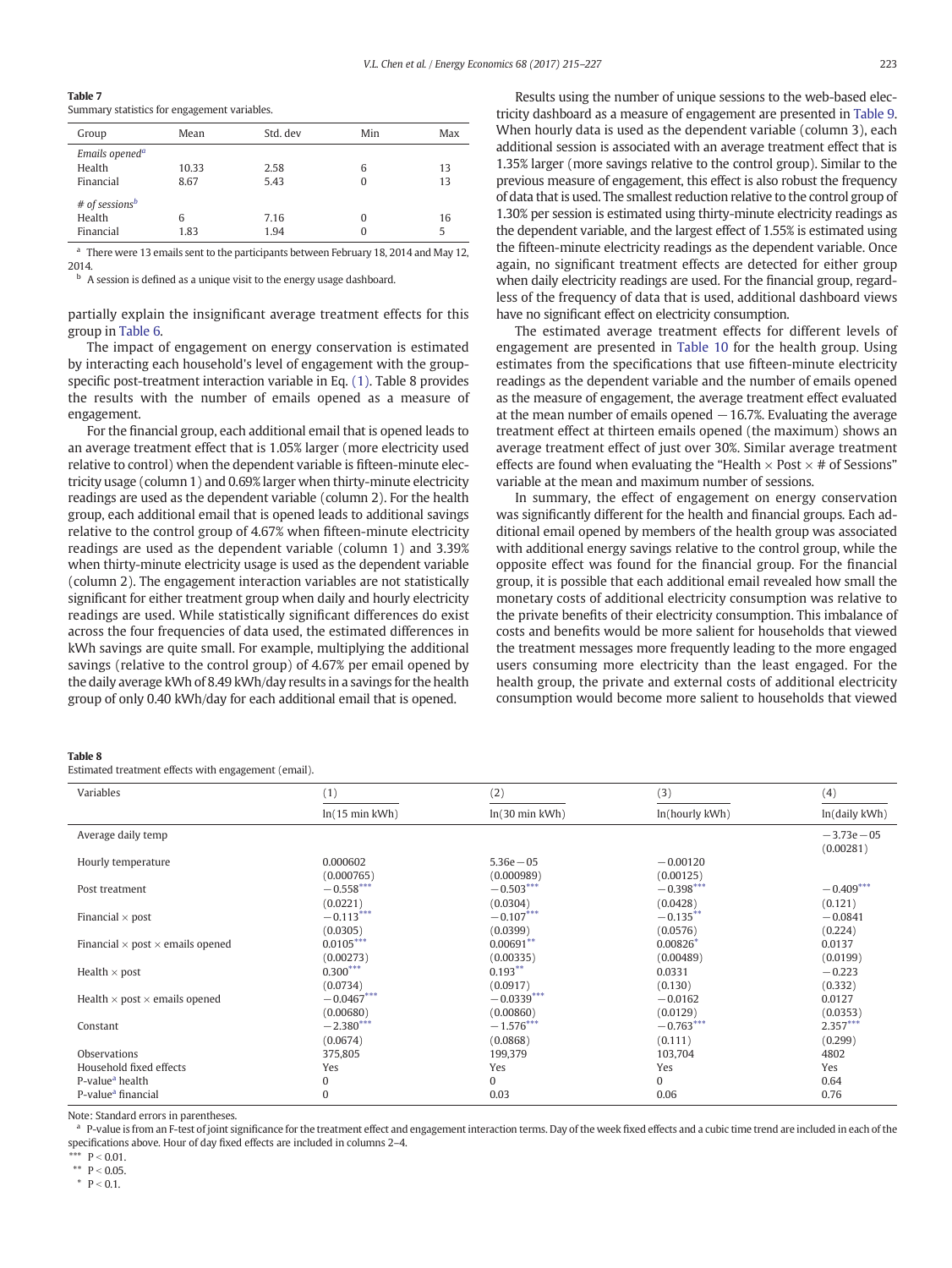#### <span id="page-9-0"></span>Table 9

Estimated treatment effects with engagement (dashboard visits).

| $ln(15 \text{ min } kWh)$<br>$ln(30 \text{ min } kWh)$<br>ln(hourly kWh)<br>ln(daily kWh)<br>Average daily temp<br>$-3.35e - 05$<br>(0.00281)<br>0.000614<br>$5.25e - 05$<br>$-0.00121$<br>Hourly temperature<br>(0.000766)<br>(0.000989)<br>(0.00125)<br>$-0.503***$<br>$-0.400***$<br>$-0.404***$<br>$-0.558***$<br>Post treatment<br>(0.0221)<br>(0.0429)<br>(0.0305)<br>(0.121)<br>$-0.0414*$<br>$-0.0486$<br>Financial $\times$ post<br>$-0.0391$<br>$-0.0546$<br>(0.0250)<br>(0.0333)<br>(0.0485)<br>(0.195)<br>0.0114<br>0.0524<br>Financial $\times$ post $\times$ # of sessions<br>$-0.00284$<br>$-0.00603$<br>(0.00877)<br>(0.0112)<br>(0.0156)<br>(0.0764)<br>$-0.0758***$<br>$-0.0647*$<br>$-0.0518$<br>$-0.0657$<br>Health $\times$ post<br>(0.0358)<br>(0.0264)<br>(0.0504)<br>(0.143)<br>$-0.0155***$<br>$-0.0130***$<br>$-0.0135***$<br>Health $\times$ post $\times$ # of sessions<br>$-0.0118$<br>(0.00241)<br>(0.00320)<br>(0.00533)<br>(0.0165)<br>$-2.404***$<br>$-0.787***$<br>$2.354***$<br>$-1.598***$<br>Constant<br>(0.0672)<br>(0.0866)<br>(0.111)<br>(0.296)<br>Observations<br>375,805<br>199,379<br>103,704<br>4802<br>Household fixed effects<br>Yes<br>Yes<br>Yes<br>Yes<br>P-value <sup>a</sup> health<br>$\mathbf{0}$<br>0.53<br>0<br>0 | Variables                      | (1)  | (2)  | (3)  | (4)  |
|---------------------------------------------------------------------------------------------------------------------------------------------------------------------------------------------------------------------------------------------------------------------------------------------------------------------------------------------------------------------------------------------------------------------------------------------------------------------------------------------------------------------------------------------------------------------------------------------------------------------------------------------------------------------------------------------------------------------------------------------------------------------------------------------------------------------------------------------------------------------------------------------------------------------------------------------------------------------------------------------------------------------------------------------------------------------------------------------------------------------------------------------------------------------------------------------------------------------------------------------------------------------------|--------------------------------|------|------|------|------|
|                                                                                                                                                                                                                                                                                                                                                                                                                                                                                                                                                                                                                                                                                                                                                                                                                                                                                                                                                                                                                                                                                                                                                                                                                                                                           |                                |      |      |      |      |
|                                                                                                                                                                                                                                                                                                                                                                                                                                                                                                                                                                                                                                                                                                                                                                                                                                                                                                                                                                                                                                                                                                                                                                                                                                                                           |                                |      |      |      |      |
|                                                                                                                                                                                                                                                                                                                                                                                                                                                                                                                                                                                                                                                                                                                                                                                                                                                                                                                                                                                                                                                                                                                                                                                                                                                                           |                                |      |      |      |      |
|                                                                                                                                                                                                                                                                                                                                                                                                                                                                                                                                                                                                                                                                                                                                                                                                                                                                                                                                                                                                                                                                                                                                                                                                                                                                           |                                |      |      |      |      |
|                                                                                                                                                                                                                                                                                                                                                                                                                                                                                                                                                                                                                                                                                                                                                                                                                                                                                                                                                                                                                                                                                                                                                                                                                                                                           |                                |      |      |      |      |
|                                                                                                                                                                                                                                                                                                                                                                                                                                                                                                                                                                                                                                                                                                                                                                                                                                                                                                                                                                                                                                                                                                                                                                                                                                                                           |                                |      |      |      |      |
|                                                                                                                                                                                                                                                                                                                                                                                                                                                                                                                                                                                                                                                                                                                                                                                                                                                                                                                                                                                                                                                                                                                                                                                                                                                                           |                                |      |      |      |      |
|                                                                                                                                                                                                                                                                                                                                                                                                                                                                                                                                                                                                                                                                                                                                                                                                                                                                                                                                                                                                                                                                                                                                                                                                                                                                           |                                |      |      |      |      |
|                                                                                                                                                                                                                                                                                                                                                                                                                                                                                                                                                                                                                                                                                                                                                                                                                                                                                                                                                                                                                                                                                                                                                                                                                                                                           |                                |      |      |      |      |
|                                                                                                                                                                                                                                                                                                                                                                                                                                                                                                                                                                                                                                                                                                                                                                                                                                                                                                                                                                                                                                                                                                                                                                                                                                                                           |                                |      |      |      |      |
|                                                                                                                                                                                                                                                                                                                                                                                                                                                                                                                                                                                                                                                                                                                                                                                                                                                                                                                                                                                                                                                                                                                                                                                                                                                                           |                                |      |      |      |      |
|                                                                                                                                                                                                                                                                                                                                                                                                                                                                                                                                                                                                                                                                                                                                                                                                                                                                                                                                                                                                                                                                                                                                                                                                                                                                           |                                |      |      |      |      |
|                                                                                                                                                                                                                                                                                                                                                                                                                                                                                                                                                                                                                                                                                                                                                                                                                                                                                                                                                                                                                                                                                                                                                                                                                                                                           |                                |      |      |      |      |
|                                                                                                                                                                                                                                                                                                                                                                                                                                                                                                                                                                                                                                                                                                                                                                                                                                                                                                                                                                                                                                                                                                                                                                                                                                                                           |                                |      |      |      |      |
|                                                                                                                                                                                                                                                                                                                                                                                                                                                                                                                                                                                                                                                                                                                                                                                                                                                                                                                                                                                                                                                                                                                                                                                                                                                                           |                                |      |      |      |      |
|                                                                                                                                                                                                                                                                                                                                                                                                                                                                                                                                                                                                                                                                                                                                                                                                                                                                                                                                                                                                                                                                                                                                                                                                                                                                           |                                |      |      |      |      |
|                                                                                                                                                                                                                                                                                                                                                                                                                                                                                                                                                                                                                                                                                                                                                                                                                                                                                                                                                                                                                                                                                                                                                                                                                                                                           |                                |      |      |      |      |
|                                                                                                                                                                                                                                                                                                                                                                                                                                                                                                                                                                                                                                                                                                                                                                                                                                                                                                                                                                                                                                                                                                                                                                                                                                                                           |                                |      |      |      |      |
|                                                                                                                                                                                                                                                                                                                                                                                                                                                                                                                                                                                                                                                                                                                                                                                                                                                                                                                                                                                                                                                                                                                                                                                                                                                                           |                                |      |      |      |      |
|                                                                                                                                                                                                                                                                                                                                                                                                                                                                                                                                                                                                                                                                                                                                                                                                                                                                                                                                                                                                                                                                                                                                                                                                                                                                           |                                |      |      |      |      |
|                                                                                                                                                                                                                                                                                                                                                                                                                                                                                                                                                                                                                                                                                                                                                                                                                                                                                                                                                                                                                                                                                                                                                                                                                                                                           |                                |      |      |      |      |
|                                                                                                                                                                                                                                                                                                                                                                                                                                                                                                                                                                                                                                                                                                                                                                                                                                                                                                                                                                                                                                                                                                                                                                                                                                                                           | P-value <sup>a</sup> financial | 0.25 | 0.22 | 0.24 | 0.76 |

Notes: Day of the week fixed effects and a cubic time trend are included in each of the specifications above. Hour of day fixed effects are included in columns 2-4. Standard errors in parentheses.

<sup>a</sup> P-value is from an F-test of joint significance for the treatment effect and engagement interaction terms.

\*\*  $P < 0.05$ .

 $P < 0.1.$ 

the treatment messages more frequently, leading to the most engaged participants to have the largest relative electricity savings.

Also, the estimates show that additional visits to the electricity dashboard had a smaller effect on electricity consumption than additional weekly emails being opened. For the health group, the marginal savings of an additional visit to the electricity dashboard ranged from 1.30 to 1.55%, while the marginal savings of viewing an additional email ranged from 1.88 to 4.67%. Since all the treatment information that was available on the dashboard was also contained in the weekly emails, the marginal savings of viewing the treatment message on the dashboard should be smaller for those who opened their emails. In addition, since there was a direct link to the electricity dashboard in the weekly email, most of the dashboard views come directly after being exposed to the treatment message in the emails.

## 4.3. Robustness tests

We conducted several robustness tests that are reported in the Appendix.

The first set of robustness tests using 15-minute electricity readings as the dependent variable is shown in Table AII. In each column, the more efficient GLS method with household fixed effects is used. For

#### Table 10

Summary of treatment effects for the health group.

|                                     | 15 minute | 30 minute | Hourly    | Daily     |  |  |
|-------------------------------------|-----------|-----------|-----------|-----------|--|--|
| No interactions                     |           |           |           |           |  |  |
| Average effect                      | $-0.184$  | $-0.1510$ | $-0.1210$ | $-0.1130$ |  |  |
| Interaction with # of emails opened |           |           |           |           |  |  |
| Effect at $min(6)$                  | 0.0198    | $-0.0104$ | $-0.0641$ | $-0.1468$ |  |  |
| Effect at mean (10)                 | $-0.167$  | $-0.146$  | $-0.1289$ | $-0.096$  |  |  |
| Effect at max (13)                  | $-0.3071$ | $-0.2477$ | $-0.1775$ | $-0.0579$ |  |  |
| Interaction with # of sessions      |           |           |           |           |  |  |
| Effect at $min(0)$                  | $-0.0758$ | $-0.0647$ | $-0.0518$ | $-0.0657$ |  |  |
| Effect at mean $(6)$                | $-0.1688$ | $-0.1427$ | $-0.1328$ | $-0.1365$ |  |  |
| Effect at max $(16)$                | $-0.3238$ | $-0.2727$ | $-0.2678$ | $-0.2545$ |  |  |

Note: All treatment effects are in percentages.

reference, column 1 presents the coefficients from Colum 1 in [Table 6.](#page-6-0) In Column 2, week fixed effects are used instead of a cubic time trend to allow for a more flexible non-linear effect in energy usage across longer periods of time. The average treatment effect is slightly larger while the standard errors are slightly smaller. In column 3, day-of-theweek and hour-of-day fixed effects were omitted and the average treatment effect is slightly smaller. In column 4, we include the share of missing observations. The estimated average treatment effects remain robust.

The second set of robustness test are shown in Table AIII and are estimated using fixed effects with clustered standard errors (not the more efficient GLS method) and 15-minute electricity readings as the dependent variable. In Column 1, the average treatment effect for the health group is  $-19.1\%$  compared to  $-18.4\%$  in [Table 6](#page-6-0) Column 1. In Column 2, we drop the apartment that never viewed the email messages containing the treatment information, and in Column 3 we dropped the participant that lived in an apartment that was made up of two regular apartments. In each specification, the average treatment effect remains robust and significant at the 10% level.<sup>23</sup> In Table AIV, we conduct the same robustness tests using fixed effects with clustered standard errors for the specifications that use the number of treatment emails opened as a measure of engagement. In each specification, the results are similar to the main specification in [Table 8](#page-8-0). The main difference is that opening emails is not always significant for the financial group. In Table AV, we conduct the same robustness tests using fixed effects with clustered standard errors for the specifications that use the number of dashboard visits as a measure of engagement. The results for the health group are similar to those reported in the main specification in Table 9. Nothing changed for the financial group since dashboard views were not significant in our main specification.

<sup>\*\*\*</sup>  $P < 0.01$ .

 $^{\rm 23}$  The results in Tables AIII and AIV are from a specification that includes household fixed effects and clusters the standard errors at the household level and not the more efficient GLS procedure that is used in the main tables. When the panel GLS method is used with household fixed effects, the treatment effects for the health group are significant at the 1% level when we drop the double apartment and when we drop the apartment that never viewed the treatment messages by email.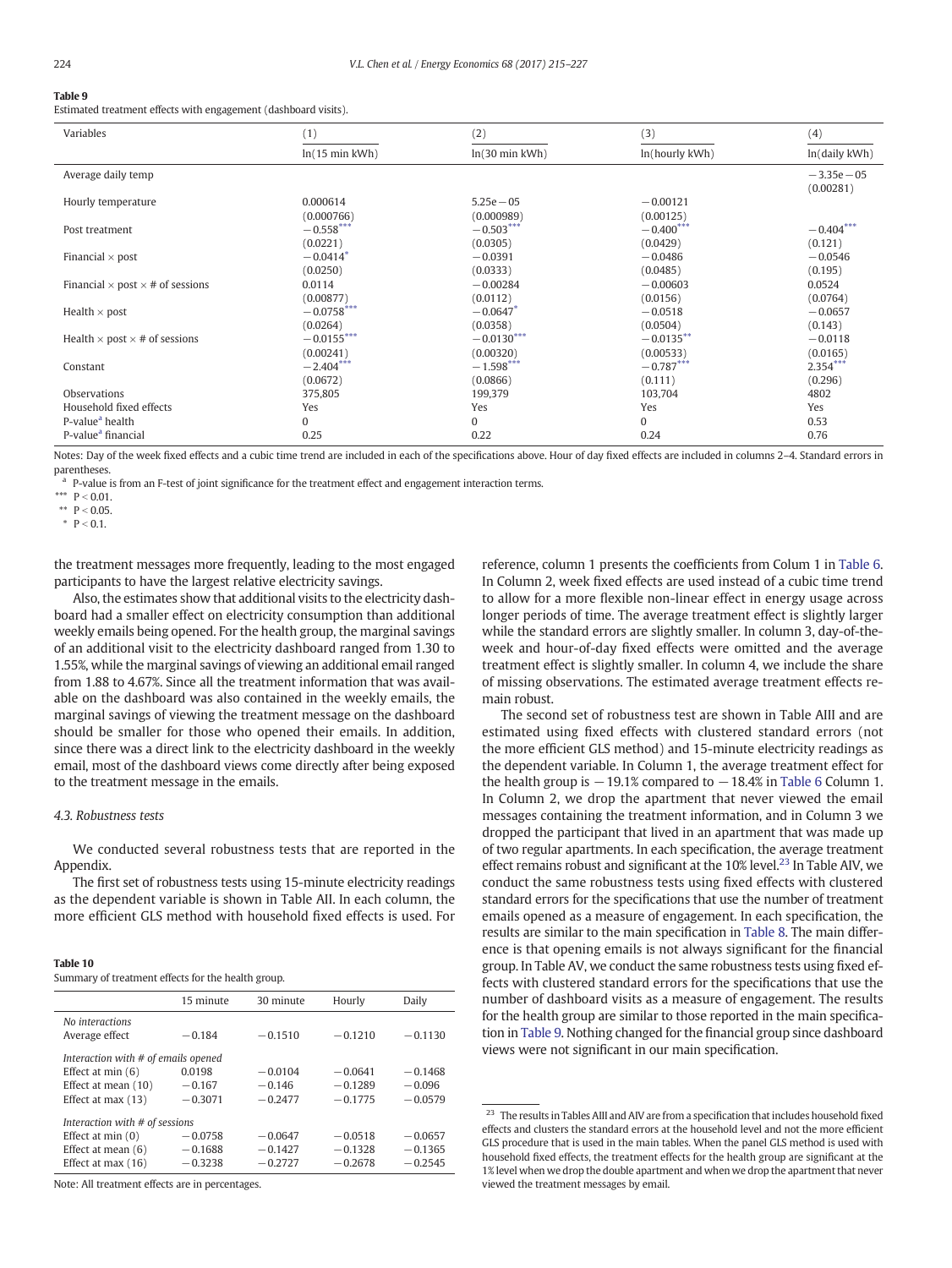## 5. Discussion and conclusion

Individual feedback about a household's electricity consumption decisions has been used to promote energy conservation behavior for nearly forty years [\(Delmas et al., 2013\)](#page-11-0), but has seldom been employed in developing countries. This study builds on this literature by conducting a residential electricity field experiment that investigates the impact of information strategies on electricity consumption decisions in India. There are three important lessons to be learned from this study. First, households who received frequent information that framed their electricity consumption in terms of health and environmental impacts experienced electricity savings relative to the control group, which was not provided additional information about their electricity usage beyond the electricity bill. Those who received information in terms of financial savings, or cost, did not experience electricity savings relative to the control group. This result was opposite of what we could have predicted based on the survey of energy conservation attitudes. On average, households that received the health/environmental messages reduced electricity consumption by 15–18%. We also found that conservation is short-lived when the curtailment benefits are framed as a monetary reward, and is more persistent when it is framed as an environment and health-based community concern.

These results are consistent with [Asensio and Delmas \(2015, 2016\)](#page-11-0) electricity field experiment conducted in Los Angeles, where the households who received the health/environmental messages did reduce their electricity consumption by 8% as compared to the control group, and those who received the monetary messages did not differ significantly from the control group. They are also consistent with another experiment conducted in Germany, where an environmental framing lead to high intention for climate-friendly behavior while the monetary framing lead to no difference with the control group ([Steinhorst et al.,](#page-12-0) [2015\)](#page-12-0). In addition, results from an experiment conducted in the US showed that some households reduced electricity usage in response to a decrease in electricity prices, thus providing evidence that other factors such as non-monetary considerations could play a larger role in energy conservation behavior than do energy prices ([Jessoe et al., 2014\)](#page-11-0).

Nevertheless, the insignificant results for the monetary group were somewhat surprising given that expenditures on electricity represent a larger share of income in India compared to the United States or Germany. However, when we interviewed our participants at the end of the experiment, households in the monetary group indicated that they did not consider monetary savings provided in the treatment messages when making their electricity consumption decisions. Based on the weekly treatment messages, the median household in the financial group saw a potential savings of 327 Rupees per month if they reduced their electricity consumption to the level of their efficient neighbor. This is enough to buy roughly two gallons of milk or just over one gallon of gasoline. Several said that the savings presented in the treatment messages were not sufficiently large to motivate them to conserve or that monetary savings was not something that motivated them to reduce their electricity consumption. Energy pricing in India has been kept relatively low to promote spread of electricity especially in rural areas. Such low prices might be a barrier to achieving energy efficiency. We started with the premise that the Indian context could be a setting were monetary gains and losses would make a larger fraction of the income than in the U.S. However, our results indicate that the monetary savings were insufficient to drive conservation in the context of our Indian urban participants.

This raises question on how different the context of the experiment was as compared to the U.S. context and whether our results can be generalized to the rest of the population of a developing community. Our participants were highly educated and represented higher income than the average Indian population. However, there were more typical of middle class urban households in New Delhi with access to information technologies. While our intake surveys showed some attitudinal

differences regarding sustainability between Indian and US households, it is possible that motivations for energy conservation become more alike as differences in income and education between middle class in India and developed countries diminish. Further studies should evaluate how these motivations vary for different levels of income and education within developing countries.

Second, our findings about the effectiveness of health messages indicate the potential to use non-monetary messages for urban middle class households in developing countries. This is particularly important as this demographic is growing at a rapid pace. Every household from this group that was interviewed indicated that the treatment messages motivated them to take actions to reduce their electricity consumption. Our findings are contrasted with the motivations to conserve stated in the survey of Indian urban households. It might indicate a lack of knowledge about the link between energy use, air pollution and health. Indeed, while the field of air pollution and atmospheric science is gaining ground in India with a surge in the published research, much of the knowledge is widely scattered and not really shared with the population. While reviews in the past have provided scientific recommendations [\(Pant and Harrison, 2012\)](#page-11-0) there has been no concerted effort towards addressing the various aspects of the air pollution (source to impacts), and providing a global summary as well as gaps in current knowledge to the public.

Third, this study is the first to show the importance of household's engagement with electricity consumption data to understand conservation behavior. While [Asensio and Delmas \(2015, 2016\)](#page-11-0) described consumer engagement with the information provided, they didn't study how different levels of engagement impacted conservation behavior. Our analysis allows us to tease out the difference between those that were treated but did not look at the information and those that were treated and were engaged with the information by opening their emails or accessing the website. The results show that engagement with the information can have a positive or negative effect on energy conservation. Households that were more engaged with the health/environmental messages that reminded them of the negative consequences of their electricity consumption conserved more than households that were less engaged. Engagement had the opposite effect in the financial treatment group. Households that were more engaged with the monetary savings messages that reminded them of how small the savings were from reducing their consumption consumed more electricity than those that were less engaged. These results show that although it is important to design informational strategies that will engage consumers of electricity, the context of the messages should be wellplanned to ensure that the information strategy does not have the opposite effect of the one anticipated and discourage energy conservation behaviors.

Fourth, we show a difference between what was stated in a survey about conservation motivations and the revealed behavior through the experiment. This difference puts in question the validity of selfreport measures of pro-environmental behavior ([Kormos and Gifford,](#page-11-0) [2014](#page-11-0)). Similar to the way hypothetical bias is mitigated in stated preference surveys by including a consequential coercive payment mechanism ([Carson, 2012\)](#page-11-0), the experimental results presented here are more reliable than stated motivations in a survey because our treatment strategy included realistic monetary rewards and health consequences for the participants [\(Harrison and List, 2004](#page-11-0)). Future research should focus on the difference in stated preferences towards energy conservation behavior and observed actions in both developed and developing countries. Since public awareness about effective conservation strategies and the health consequences of electricity generation will vary significantly across cultures, information campaigns could be an effective way to narrow the gap between stated and observed energy conservation behaviors.

Lastly, our study is not without limitations. In addition to the potential technical issues that were discussed above, our study includes a relatively small sample of households that lived in the faculty-housing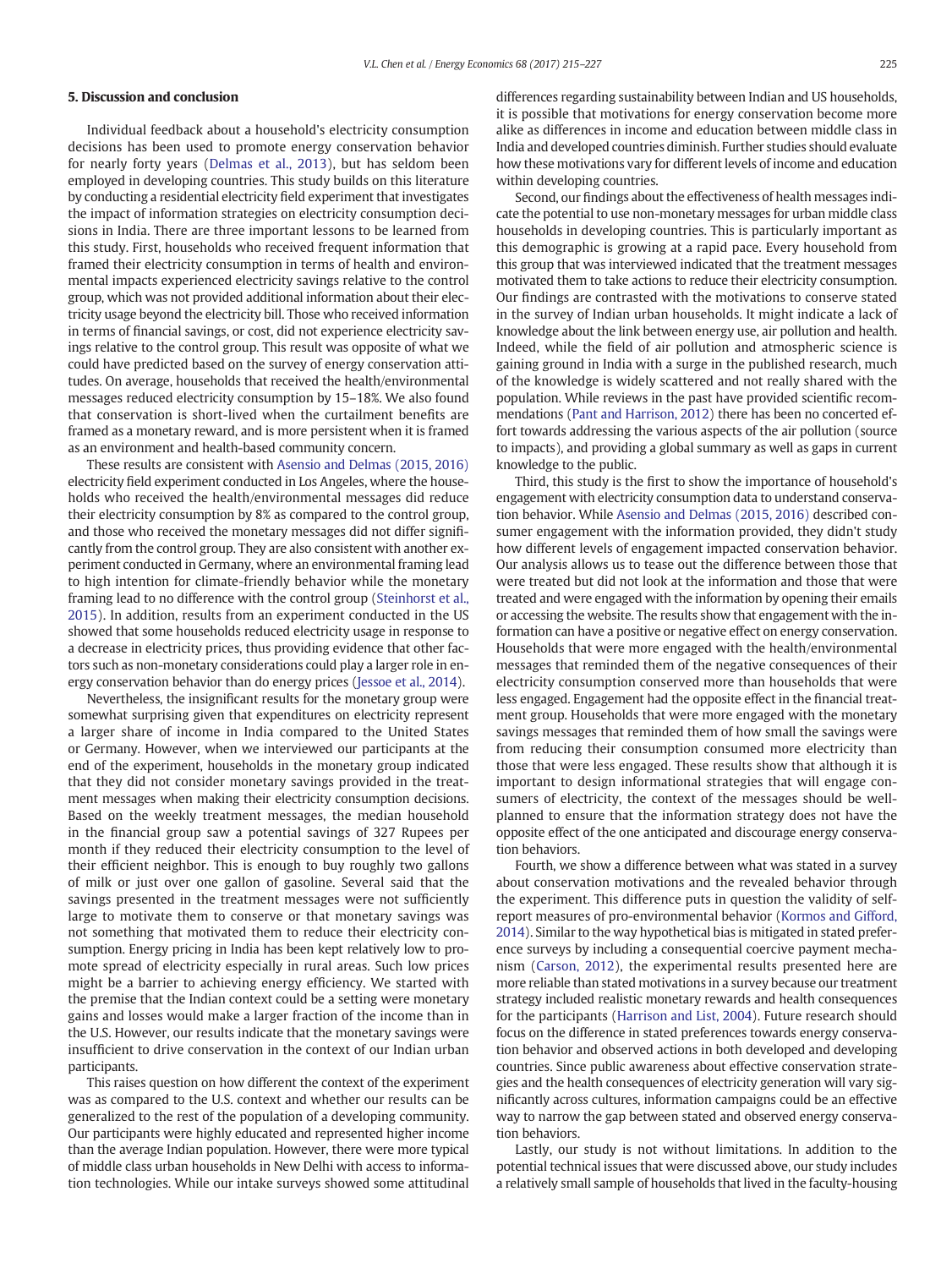<span id="page-11-0"></span>complex. Despite this limitation, we were still able to precisely estimate changes in electricity consumption behavior because our metering technology recorded electricity data at a very high frequency. When hourly, thirty-minute, and fifteen-minute electricity readings were used, significant and robust average treatment effects were estimated, and the effects were estimated more precisely as higher frequency data were used. This result shows that future studies focusing on changes in electricity consumption behavior should rely on higher frequency electricity consumption data than monthly electric bills.

#### Appendix A. Supplementary data

Supplementary data to this article can be found online at [https://doi.](https://doi.org/10.1016/j.eneco.2017.09.004) [org/10.1016/j.eneco.2017.09.004](https://doi.org/10.1016/j.eneco.2017.09.004).

#### References

- Allcott, Hunt, 2011. [Social norms and energy conservation. J. Public Econ. 95, 1082](http://refhub.elsevier.com/S0140-9883(17)30307-9/rf0005)–1095. Allcott, Hunt, Rogers, Todd, 2014. [The short-run and long-run effects of behavioral](http://refhub.elsevier.com/S0140-9883(17)30307-9/rf0010) [interventions: experimental evidence from energy conservation. Am. Econ. Rev.](http://refhub.elsevier.com/S0140-9883(17)30307-9/rf0010)
- [104 \(10\), 3003](http://refhub.elsevier.com/S0140-9883(17)30307-9/rf0010)–3037. Asensio, Omar I., Delmas, Magali A., 2015. [Nonprice incentives and energy conservation.](http://refhub.elsevier.com/S0140-9883(17)30307-9/rf0015)
- [Proc. Natl. Acad. Sci. 112 \(6\), E510](http://refhub.elsevier.com/S0140-9883(17)30307-9/rf0015)–E515. Asensio, Omar I., Delmas, Magali A., 2016. [The dynamics of behavior change: evidence](http://refhub.elsevier.com/S0140-9883(17)30307-9/rf0020)
- [from energy conservation. J. Econ. Behav. Organ. 126, 196](http://refhub.elsevier.com/S0140-9883(17)30307-9/rf0020)–212. Balachandra, P., Ravindranath, Darshini, Ravindranath, N.H., 2010. [Energy ef](http://refhub.elsevier.com/S0140-9883(17)30307-9/rf0025)ficiency in
- [India: assessing the policy regimes and their impacts. Energy Policy 38 \(11\),](http://refhub.elsevier.com/S0140-9883(17)30307-9/rf0025) 6428–[6438.](http://refhub.elsevier.com/S0140-9883(17)30307-9/rf0025)
- Banerjee, Abhijit V., Duflo, Esther, 2009. [The experimental approach to development](http://refhub.elsevier.com/S0140-9883(17)30307-9/rf0030) [economics. Ann. Rev. Econ. 1, 151](http://refhub.elsevier.com/S0140-9883(17)30307-9/rf0030)–178.
- Batra, Nipun, Gulati, Manoj, Singh, Amarjeet, Srivastava, Mani B., 2013. [It's different: in](http://refhub.elsevier.com/S0140-9883(17)30307-9/rf0050)[sights into home energy consumption in India. Proceedings of the 5th ACM Work](http://refhub.elsevier.com/S0140-9883(17)30307-9/rf0050)[shop on Embedded Systems For Energy-ef](http://refhub.elsevier.com/S0140-9883(17)30307-9/rf0050)ficient Buildings. ACM, pp. 1–8.
- Bénabou, Roland, Tirole, Jean, 2006. [Incentives and prosocial behavior. Am. Econ. Rev. 96](http://refhub.elsevier.com/S0140-9883(17)30307-9/rf0055) [\(5\), 1652](http://refhub.elsevier.com/S0140-9883(17)30307-9/rf0055)–1678.
- Bennear, Lori S., Olmstead, Sheila M., 2008. [The impacts of the right to know: information](http://refhub.elsevier.com/S0140-9883(17)30307-9/rf0060) [disclosure and the violation of drinking water standards. J. Environ. Econ. Manag. 56](http://refhub.elsevier.com/S0140-9883(17)30307-9/rf0060) [\(2\), 117](http://refhub.elsevier.com/S0140-9883(17)30307-9/rf0060)–130.
- Bickerstaff, K., 2004. [Risk perception research: socio-cultural perspectives on the public](http://refhub.elsevier.com/S0140-9883(17)30307-9/rf0065) [experience of air pollution. Environ. Int. 30 \(6\), 827](http://refhub.elsevier.com/S0140-9883(17)30307-9/rf0065)–840.
- Bowles, Samuel, 2008. [Policies designed for self-interested citizens may undermine](http://refhub.elsevier.com/S0140-9883(17)30307-9/rf0080) "the moral sentiments"[: evidence from economic experiments. Science 320 \(5883\),](http://refhub.elsevier.com/S0140-9883(17)30307-9/rf0080) 1605–[1609.](http://refhub.elsevier.com/S0140-9883(17)30307-9/rf0080)
- Brounen, Dirk, Kok, Nils, Quigley, John M., 2013. [Energy literacy, awareness, and conser](http://refhub.elsevier.com/S0140-9883(17)30307-9/rf0085)[vation behavior of residential households. Energy Econ. 38, 42](http://refhub.elsevier.com/S0140-9883(17)30307-9/rf0085)–50.
- Brown, Marilyn A., 2001. [Market failures and barriers as a basis for clean energy policies.](http://refhub.elsevier.com/S0140-9883(17)30307-9/rf0090) [Energy Policy 29 \(14\), 1197](http://refhub.elsevier.com/S0140-9883(17)30307-9/rf0090)–1207.
- Cameron, Adrian Colin, Trivedi, Pravin K., 2010. [Microeconometrics using Stata. Stata](http://refhub.elsevier.com/S0140-9883(17)30307-9/rf0095) [Press, College Station, TX.](http://refhub.elsevier.com/S0140-9883(17)30307-9/rf0095)
- Carson, Richard T., 2012. [Contingent valuation: a practical alternative when prices aren't](http://refhub.elsevier.com/S0140-9883(17)30307-9/rf0100) [available. J. Econ. Perspect. 26 \(4\), 27](http://refhub.elsevier.com/S0140-9883(17)30307-9/rf0100)–42.
- Central Electricity Authority (CEA), 2011. CO2 Baseline Database for the Indian Power Sector. Ministry of Power, Government of India, India [\(http://www.cea.nic.in/](http://www.cea.nic.in/reports/planning/cdm_co2/user_guide_ver6.pdf)) [reports/planning/cdm\\_co2/user\\_guide\\_ver6.pdf\).](http://www.cea.nic.in/reports/planning/cdm_co2/user_guide_ver6.pdf))
- Central Electricity Authority (CEA), 2012. National Electricity Plan, Generation (volume 1). Ministry of Power, Government of India, India ([http://www.cea.nic.in/reports/](http://www.cea.nic.in/reports/powersystems/nep2012/generation_12.pdf) [powersystems/nep2012/generation\\_12.pdf](http://www.cea.nic.in/reports/powersystems/nep2012/generation_12.pdf)).
- Chaturvedi, Vaibhav, Eom, Jiyong, Clarke, Leon E., Shukla, Priyadarshi R., 2014. [Long term](http://refhub.elsevier.com/S0140-9883(17)30307-9/rf0115) [building energy demand for India: disaggregating end use energy services in an inte](http://refhub.elsevier.com/S0140-9883(17)30307-9/rf0115)[grated assessment modeling framework. Energy Policy 64, 226](http://refhub.elsevier.com/S0140-9883(17)30307-9/rf0115)–242.
- Chen, Victor L., Magali A., Delmas, William J., Kaiser, Stephen L., Locke, 2015. [What can we](http://refhub.elsevier.com/S0140-9883(17)30307-9/rf1000) [learn from high-frequency appliance-level energy metering? Results from a](http://refhub.elsevier.com/S0140-9883(17)30307-9/rf1000) field ex[periment. Energy Policy 77, 164](http://refhub.elsevier.com/S0140-9883(17)30307-9/rf1000)–175.
- Cropper, Maureen, Gamkhar, Shama, Malik, Kabir, Limonov, Alex, Partridge, Ian, 2012. [The health effects of coal electricity generation in India. Resources for the Future](http://refhub.elsevier.com/S0140-9883(17)30307-9/rf0120) [Discussion Paper No. 12-25](http://refhub.elsevier.com/S0140-9883(17)30307-9/rf0120).
- Cutter, W. Bowman, Neidell, Matthew, 2009. [Voluntary information programs and](http://refhub.elsevier.com/S0140-9883(17)30307-9/rf0125) [environmental regulation: evidence from](http://refhub.elsevier.com/S0140-9883(17)30307-9/rf0125) 'Spare the Air'. J. Environ. Econ. Manag. [58 \(3\), 253](http://refhub.elsevier.com/S0140-9883(17)30307-9/rf0125)–265.
- Delmas, Magali A., Lessem, Neil, 2014. [Saving power to conserve your reputation? The](http://refhub.elsevier.com/S0140-9883(17)30307-9/rf0130) [effectiveness of private versus public information. J. Environ. Econ. Manag. 67 \(3\),](http://refhub.elsevier.com/S0140-9883(17)30307-9/rf0130) 353–[370.](http://refhub.elsevier.com/S0140-9883(17)30307-9/rf0130)
- Delmas, Magali, Montes-Sancho, Maria J., Shimshack, Jay P., 2010. [Information disclosure](http://refhub.elsevier.com/S0140-9883(17)30307-9/rf0135) [policies: evidence from the electricity industry. Econ. Inq. 48 \(2\), 483](http://refhub.elsevier.com/S0140-9883(17)30307-9/rf0135)–498.
- Delmas, Magali A., Fischlein, Miriam, Asensio, Omar I., 2013. [Information strategies and](http://refhub.elsevier.com/S0140-9883(17)30307-9/rf0140) [energy conservation behavior: a meta-analysis of experimental studies from 1975](http://refhub.elsevier.com/S0140-9883(17)30307-9/rf0140) [to 2012. Energy Policy 61, 729](http://refhub.elsevier.com/S0140-9883(17)30307-9/rf0140)–739.
- DELMAS, Magali A., Replication Data for Chen, V.L., Delmas, M.A., Locke S., Singh, A., 2015. Information Strategies for Energy Conservation: A Field Experiment in India. Energy Economics V1. Harvard Dataverse:pp. 164–175. [https://doi.org/10.7910/DVN/](https://doi.org/10.7910/DVN/7MEXN4) [7MEXN4](https://doi.org/10.7910/DVN/7MEXN4) UNF:6:OxIdk6LTdtNK4aAziBQ3pg==.
- Duflo, Esther, 2005. [Field experiments in development economics. BREAD Policy Paper](http://refhub.elsevier.com/S0140-9883(17)30307-9/rf0145) [No. 002. Bureau for Research and Economic Analysis of Development](http://refhub.elsevier.com/S0140-9883(17)30307-9/rf0145).
- Dunlap, R.E., Gallup Jr., G.H., Gallup, A.M., 1993. [Of global concern: results of the health of](http://refhub.elsevier.com/S0140-9883(17)30307-9/rf0155) [the planet survey. Environ. Sci. Policy Sustain. Dev. 35 \(9\), 7](http://refhub.elsevier.com/S0140-9883(17)30307-9/rf0155)–39.
- Evans, Mary F., Gilpatric, Scott M., Liu, Lirong, 2009. [Regulation with direct bene](http://refhub.elsevier.com/S0140-9883(17)30307-9/rf0160)fits of [information disclosure and imperfect monitoring. J. Environ. Econ. Manag. 57 \(3\),](http://refhub.elsevier.com/S0140-9883(17)30307-9/rf0160) 284–[292.](http://refhub.elsevier.com/S0140-9883(17)30307-9/rf0160)
- Faruqui, Ahmad, Sergici, Sanem, Sharif, Ahmed, 2010. [The impact of informational](http://refhub.elsevier.com/S0140-9883(17)30307-9/rf0165) feedback on energy consumption—[a survey of the experimental evidence. Energy](http://refhub.elsevier.com/S0140-9883(17)30307-9/rf0165) [35 \(4\), 1598](http://refhub.elsevier.com/S0140-9883(17)30307-9/rf0165)–1608.
- Fischer, Corinna, 2008. [Feedback on household electricity consumption: a tool for saving](http://refhub.elsevier.com/S0140-9883(17)30307-9/rf0175) [energy? Energy Ef](http://refhub.elsevier.com/S0140-9883(17)30307-9/rf0175)fic. 1 (1), 79–104.
- Foulon, Jérôme, Lanoie, Paul, Laplante, Benoıt, 2002. [Incentives for pollution control:](http://refhub.elsevier.com/S0140-9883(17)30307-9/rf0180) [regulation or information? J. Environ. Econ. Manag. 44 \(1\), 169](http://refhub.elsevier.com/S0140-9883(17)30307-9/rf0180)–187.
- Gidwani, Vinay, Rajyashree, N. Reddy, 2011. The afterlives of "waste"[: Notes from India](http://refhub.elsevier.com/S0140-9883(17)30307-9/rf1010) [for a minor history of capitalist surplus. Antipode 43 \(5\), 1625](http://refhub.elsevier.com/S0140-9883(17)30307-9/rf1010)–1658.
- Gillingham, Kenneth, Newell, Richard G., Palmer, Karen, 2009. Energy effi[ciency eco](http://refhub.elsevier.com/S0140-9883(17)30307-9/rf0190)[nomics and policy. Ann. Rev. Resour. Econ. 1, 597](http://refhub.elsevier.com/S0140-9883(17)30307-9/rf0190)–620.
- Golove, William H., Eto, Joseph H., 1996. [Market barriers to energy ef](http://refhub.elsevier.com/S0140-9883(17)30307-9/rf0195)ficiency: a critical re[appraisal of the rationale for public policies to promote energy ef](http://refhub.elsevier.com/S0140-9883(17)30307-9/rf0195)ficiency. LBL-38059. [Lawrence Berkeley National Laboratory, Berkeley, CA.](http://refhub.elsevier.com/S0140-9883(17)30307-9/rf0195)
- Government of India, 2015. Energy Statistics 2015. Central Statistics Office. National Statistical Organisation, Ministry of Statistics and Programme Implementation. Government of India [\(www.mospi.gov.in\)](http://www.mospi.gov.in).
- Guttikunda, Sarath K., Jawahar, Puja, 2014. [Atmospheric emissions and pollution from the](http://refhub.elsevier.com/S0140-9883(17)30307-9/rf0205) coal-fi[red thermal power plants in India. Atmos. Environ. 92, 449](http://refhub.elsevier.com/S0140-9883(17)30307-9/rf0205)–460.
- Guttikunda, Rajyashree N., Sarath, K., Calori, Giuseppe, 2013. [A GIS based emissions in](http://refhub.elsevier.com/S0140-9883(17)30307-9/rf0210)ventory at  $1 \text{ km} \times 1 \text{ km}$  spatial resolution for air pollution analysis in Delhi, India. [Atmos. Environ. 67, 101](http://refhub.elsevier.com/S0140-9883(17)30307-9/rf0210)–111.
- Hallstein, Eric, Villas-Boas, Sofia B., 2013. [Can household consumers save the wild](http://refhub.elsevier.com/S0140-9883(17)30307-9/rf0215) fi[sh? Lessons from a sustainable seafood advisory. J. Environ. Econ. Manag. 66 \(1\),](http://refhub.elsevier.com/S0140-9883(17)30307-9/rf0215) [52](http://refhub.elsevier.com/S0140-9883(17)30307-9/rf0215)–71.

Harrison, Glenn W., List, John A., 2004. [Field experiments. J. Econ. Lit. 42 \(4\), 1009](http://refhub.elsevier.com/S0140-9883(17)30307-9/rf0220)–1055. IEA, 2012. CO2 emissions From Fuel Combustion. International Energy Agency (IEA)

- International Energy Agency (IEA), 2014. CO2 emissions from fuel combustion highlights 2014. [http://www.iea.org/bookshop/648-CO2\\_Emissions\\_from\\_Fuel\\_](http://www.iea.org/bookshop/648-CO2_Emissions_from_Fuel_Combustion) **Combustion**
- Ito, Koichiro, Ida, Takanori, Tanaka, Makoto, 2015. [The Persistence of Moral Suasion](http://refhub.elsevier.com/S0140-9883(17)30307-9/rf0235) [and Economic Incentives: Field Experimental Evidence From Energy Demand](http://refhub.elsevier.com/S0140-9883(17)30307-9/rf0235) [\(NBER No. 15014\).](http://refhub.elsevier.com/S0140-9883(17)30307-9/rf0235)
- Jessoe, Katrina, Rapson, David, 2014. [Knowledge is \(less\) power: experimental evidence](http://refhub.elsevier.com/S0140-9883(17)30307-9/rf0240) [from residential energy use. Am. Econ. Rev. 104 \(4\), 1417](http://refhub.elsevier.com/S0140-9883(17)30307-9/rf0240)–1438.
- Jessoe, Katrina, Rapson, David, Smith, Jeremy B., 2014. [Towards understanding the role of](http://refhub.elsevier.com/S0140-9883(17)30307-9/rf0245) [price in residential electricity choices: evidence from a natural experiment. J. Econ.](http://refhub.elsevier.com/S0140-9883(17)30307-9/rf0245) [Behav. Organ. 107, 191](http://refhub.elsevier.com/S0140-9883(17)30307-9/rf0245)–208.
- Kachelmeier, Steven J., Shehata, Mohamed, 1992. [Examining risk preferences under high](http://refhub.elsevier.com/S0140-9883(17)30307-9/rf0250) [monetary incentives: experimental evidence from the People's Republic of China.](http://refhub.elsevier.com/S0140-9883(17)30307-9/rf0250) [Am. Econ. Rev. 82 \(5\), 1120](http://refhub.elsevier.com/S0140-9883(17)30307-9/rf0250)–1141.
- Kennedy, Peter W., Laplante, Benoit, Maxwell, John, 1994. [Pollution policy: the role for](http://refhub.elsevier.com/S0140-9883(17)30307-9/rf0255) [publicly provided information. J. Environ. Econ. Manag. 26 \(1\), 31](http://refhub.elsevier.com/S0140-9883(17)30307-9/rf0255)–43.
- Khanna, Madhu, 2001. [Non-mandatory approaches to environmental protection. J. Econ.](http://refhub.elsevier.com/S0140-9883(17)30307-9/rf0260) [Surv. 15 \(3\), 291](http://refhub.elsevier.com/S0140-9883(17)30307-9/rf0260)–324.
- Konar, Shameek, Cohen, Mark A., 1997. [Information as regulation: the effect of com](http://refhub.elsevier.com/S0140-9883(17)30307-9/rf0265)[munity right to know laws on toxic emissions. J. Environ. Econ. Manag. 32 \(1\),](http://refhub.elsevier.com/S0140-9883(17)30307-9/rf0265) 109–[124.](http://refhub.elsevier.com/S0140-9883(17)30307-9/rf0265)
- Kormos, Christine, Gifford, Robert, 2014. [The validity of self-report measures of](http://refhub.elsevier.com/S0140-9883(17)30307-9/rf0270) [proenvironmental behavior: a meta-analytic review. J. Environ. Psychol. 40, 359](http://refhub.elsevier.com/S0140-9883(17)30307-9/rf0270)–371.

Larrick, Richard P., Soll, Jack B., 2008. [The mpg illusion. Science 320, 1593](http://refhub.elsevier.com/S0140-9883(17)30307-9/rf0275)–1594. Lee, T.M., Markowitz, E.M., Howe, P.D., Ko, C.Y., Leiserowitz, A.A., 2015. [Predictors of pub-](http://refhub.elsevier.com/S0140-9883(17)30307-9/rf0280)

- [lic climate change awareness and risk perception around the world. Nat. Clim. Chang.](http://refhub.elsevier.com/S0140-9883(17)30307-9/rf0280) [5 \(11\), 1014](http://refhub.elsevier.com/S0140-9883(17)30307-9/rf0280)–1020.
- Lyon, Thomas P., Maxwell, John W., 2007. [Environmental public voluntary programs](http://refhub.elsevier.com/S0140-9883(17)30307-9/rf0285) [reconsidered. Policy Stud. J. 35 \(4\), 723](http://refhub.elsevier.com/S0140-9883(17)30307-9/rf0285)–750.
- Mawdsley, Emma, 2004. [India's middle classes and the environment. Dev. Chang. 35 \(1\),](http://refhub.elsevier.com/S0140-9883(17)30307-9/rf0290) 79–[103](http://refhub.elsevier.com/S0140-9883(17)30307-9/rf0290).
- McRae, Shaun, 2015. Efficiency and Equity Effects of Electricity Metering: Evidence From Colombia Shaun. Stanford University ([https://site.stanford.edu/sites/default/](https://site.stanford.edu/sites/default/files/mcrae_unmetered.pdf))files/ [mcrae\\_unmetered.pdf\).](https://site.stanford.edu/sites/default/files/mcrae_unmetered.pdf))
- Mukherjee, B.N., 1993. [Public response to air pollution in Calcutta proper. J. Environ.](http://refhub.elsevier.com/S0140-9883(17)30307-9/rf0300) [Psychol. 13 \(3\), 207](http://refhub.elsevier.com/S0140-9883(17)30307-9/rf0300)–230.
- Newsham, Guy R., Bowker, Brent G., 2010. [The effect of utility time-varying pricing and](http://refhub.elsevier.com/S0140-9883(17)30307-9/rf0305) [load control strategies on residential summer peak electricity use: a review. Energy](http://refhub.elsevier.com/S0140-9883(17)30307-9/rf0305) [Policy 38 \(7\), 3289](http://refhub.elsevier.com/S0140-9883(17)30307-9/rf0305)–3296.
- Nolan, Jessica M., Wesley Schultz, P., Cialdini, Robert B., Goldstein, Noah J., Griskevicius, Vladas, 2008. Normative social infl[uence is underdetected. Personal. Soc. Psychol.](http://refhub.elsevier.com/S0140-9883(17)30307-9/rf0310) [Bull. 34 \(7\), 913](http://refhub.elsevier.com/S0140-9883(17)30307-9/rf0310)–923.
- Pant, Pallavi, Roy M., Harrison, 2012. [Critical review of receptor modelling for particulate](http://refhub.elsevier.com/S0140-9883(17)30307-9/rf1015) [matter: a case study of India. Atmos. Environ. 49, 1](http://refhub.elsevier.com/S0140-9883(17)30307-9/rf1015)–12.
- Pellerano, J.A., Price, M.K., Puller, S.L., Sánchez, G.E., 2015. Price salience and social comparisons as policy instruments: evidence from a field experiment in energy usage. [http://hdl.handle.net/123456789/53157.](http://hdl.handle.net/123456789/53157)
- Poumanyvong, Phetkeo, Kaneko, Shinji, 2010. [Does urbanization lead to less energy use](http://refhub.elsevier.com/S0140-9883(17)30307-9/rf0320) [and lower CO2 emissions? A cross-country analysis. Ecol. Econ. 70 \(2\), 434](http://refhub.elsevier.com/S0140-9883(17)30307-9/rf0320)–444.
- Powers, Nicholas, Blackman, Allen, Lyon, Thomas P., Narain, Urvashi, 2011. [Does disclo](http://refhub.elsevier.com/S0140-9883(17)30307-9/rf0325)[sure reduce pollution? Evidence from India's green rating project. Environ. Resour.](http://refhub.elsevier.com/S0140-9883(17)30307-9/rf0325) [Econ. 50 \(1\), 131](http://refhub.elsevier.com/S0140-9883(17)30307-9/rf0325)–155.